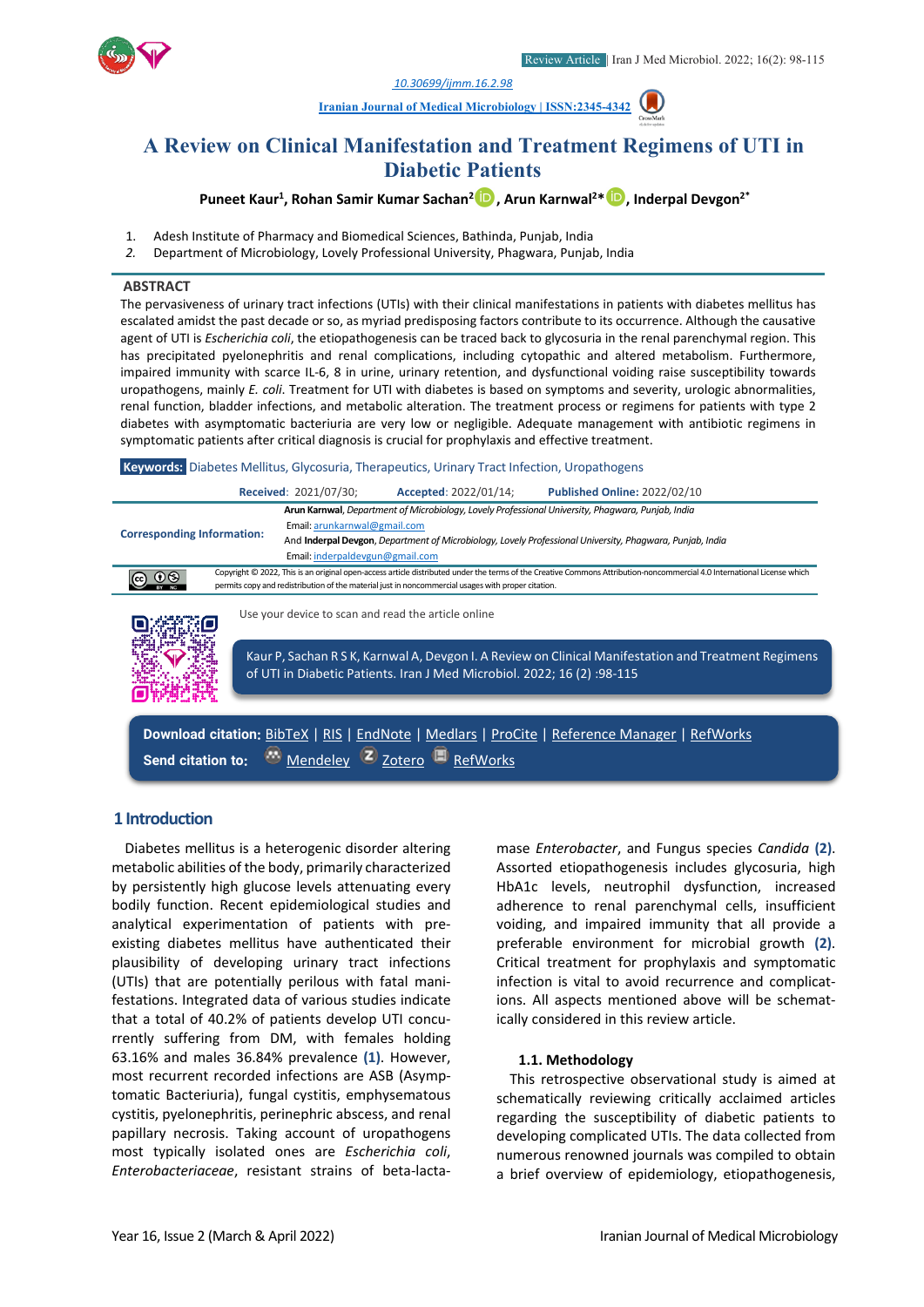prevalence, complications, treatment, and critical management of severely affected patients.

# **1.2. Epidemiology**

Innumerable epidemiological studies have concluded the incidence, distribution, and control factors contributing to UTIs occurrence in diabetic patients. In one study, 429 mid-stream urine samples were analyzed to isolate various urinary tract pathogens, out of which the majority were bacterial microorganisms (97.2%). The remaining infections were caused by fungi (2.8%). The most prevalent causative organism was *Escherichia coli* (39.3%), followed by *Staphylococcus* species (20.2%). Thirdly, *Leuconostoc* species (11.4%), *Klebsiella* spp. (8.4%), *Salmonella typhimurium* (6.3%), *Dermacoccus nishinomiyaensis* strain (6.3%), *Citrobacter freundii* (5.2%), and for the fungal ones, *Candida krusei* (2.7%) was the most common among the infected victims. While considering the gender, the majority of the infected subjects were female (71.7%). Observational studies point out the increased susceptibility of females to suffer from this ailment with concurrent risk factors and underlying conditions mentioned in the article, absent in the male population **(3)**. In another urological study, 248 consecutive patients, all of them with diabetes, were observed and carefully monitored. Out of the given number of diabetic patients, 177 (71.4%) individuals didn't have any specified symptoms pointing towards the type of uropathogens involved, and 78 patients (28.6%) showed a clinical presentation of UTIs. The majority of patients were females (54.8%) out of the enrolled group, and the rest were males. The age group taken under consideration were adults, including geriatric patients ranging from (20 to 83 years). Two types of diabetes patients were diagnosed with type I diabetes mellitus (49.6%), and the remaining (50.4%) had the differential diagnosis of type II diabetes mellitus. Around 90 people out of the total group had a history of diabetes for a decade. In regards to the uropathogenic strains isolated from grown cultures, *E. coli* was most prevalent (35.1%), followed by coagulase-negative *Staphylococci* (CONS) (18.9%), *Enterococcus* spp. (16.2%), and *Staphylococcus aureus* (10.8%). Taking account of fungal causative organisms, more than half of the infections were caused by *Candida* (52.6%), and the rest (47.4%) were nonalbicans. Infection was severe in symptomatic type (49.3%) rather than in asymptomatic people (11.9%) **(4)**. UTIs are one of the epidemic infections in the United States, with annual complaints of 4 million women seeking treatment and being hospitalized. Around \$2 billion are predicted as a liability to meet the expenditure of diagnosis and treatment of UTIs **(5)**. With increased instances of antibiotic resistance among organisms globally, it's becoming a clinical catastrophe.

# **2. Etiopathogenesis of the Infection**

Taking account of multitudinous risk factors and etiological agents solely responsible for the development of this condition along with the pathogenesis is crucial to trace back the infection and make the correct differential diagnosis. While enumerating the etiopathogenesis of UTIs, innumerable host mechanisms amalgamate simultaneously in generating a vital response against the infiltrating pathogen and make collaborative efforts for its demise. Significant underlying mechanisms include the presence of glycosuria, the ineffective immune response generally regarded as neutrophil dysfunction, amplified adherence of uropathogens to epithelial cells, compromised innate, and acquired immunity alongside bowel bladder syndrome **(6)**. Insulin is required in our body for the proper use of sugar by the cells. In the case of diabetic patients, elevation in sugar level in blood also results in an increase of sugar level in the patient's urine. Diabetic patients also have increased size of the pancreas or bowel bladder syndrome because urine retention in the bladder is more prone to have UTIs. Sugar in urine acts as a substrate for the bacteria causing urinary tract infection in a diabetic patient. Uropathogens further invade the urethra, and the bladder colonizes with the help of adhesins and pili on superficial umbrella cells generating immune response by deploying immunological cells, i.e., macrophages, neutrophils, phagocytes, and neutrophil infiltration **(6)**. Supervised inflammatory responses are mediated by cytokines for further damage control. But some resistant strains of bacteria and toxins escape and multiply further by hijacking the immune system primarily by "Bio-film Formation," leading to epithelial cell damage by potent proteases and toxic enzymes induced by bacteria **(7)**. Finally, they bridge the upper urinary tract and ascend to the kidneys entering the blood circulation, causing bacteremia **(7)**. It is buttoned up with TLR5 and is of eminent significance about mounting an immune response against *E. coli* as depicted in lab rats **(8)**. They variably adhere to the epithelial walls and access their mobility via fimbriae and pili as they possess a protein at the far end termed FimH **(9)** that facilitates host cell interaction and binds to pivotal enzyme uroplakin (UP) IA that skims the constituent cells of the bladder, which is decisive for colonization of Uropathogenic *E*. *coli* (UPEC) **(10)**. They also selectively attach to β-integrin, which initiates cytoskeleton rearrangement, which results in the invasion of infection to tissues **(6)**. Secondly, the significant underlying fact to be considered in pathophysiology is enhanced adherence of causative agents with uroepithelial cells. The uroepithelium works as an interface between tissue space and inner lining and acts as a selective barrier against osmotic flux by ions, water, and solute. It further influences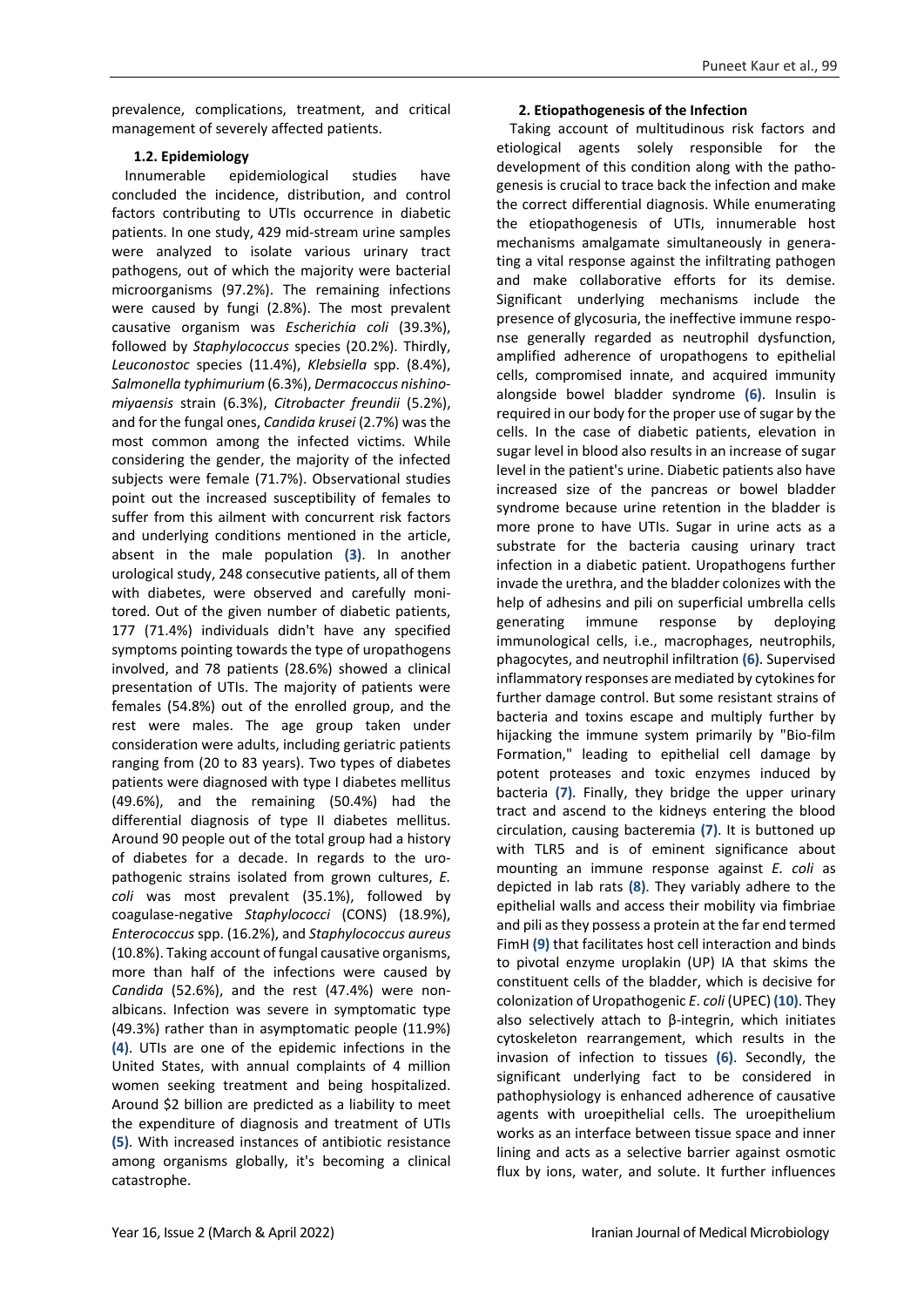urine formation by acting as a sensory web with constant to and for information of external milieu. This adjacent system alongside governs a dynamic control over endocytosis as well as exocytosis across the urinary tract, both upper and lower regions, including prostate ducts **(11)**. The bladder epithelium is also known as "transitional epithelium," having 3 consecutive layers, each serving a vital role in defense. These are named as innermost basal layer (measures up to 10 µm in diameter), middle cell layer (covers up to 20 µm), and the outermost surfaced apical layer constituting of major hexagonal shaped cells with a diameter ranging from 25–250 µm approximately, officially known as "umbrella cells" **(12)**. UPEC has lethal virulence factors, including adhesions, toxins, surface polysaccharides, flagella, iron acquisition system, which facilitates peri-urethral areas forming colonies residing as quiescent intracellular reservoirs (QIRs) that increase septicemia. They attach to the inner layers by damaging structural components and are themselves resistant to the scrutiny of immune attacks. They possess Lipopolysaccharide (LPS) and FIM operons encode for type 1 pili and pap operons. These are responsible for putative virulence determinants having FimH and PapG domains on the distal end, allowing copolymerization with the mucous layer. While the chaperon usher (CU) pathway assembles pili, the type 1 Pilus rod has FimH, FimG, FimF adaptor subunits that augment bacterial compliance **(13)**. The immune system fends off to uropathogenic *E. coli* patterns via pathogenassociated molecular patterns; PAMPs or molecular fragments from infected or lysed cells danger- /damage-associated molecular patterns; DAMPs. Pattern recognition receptors (PRRs) identify these specific sequences with assistance from differentiated immunological cells, epithelium associated cells, and subsequent tissues and mount an immunological response **(14)**.

The alpha-hemolysin is closely linked with end-stage kidney failure and necrosis by inducing calcium influx in the proximal and distal tubule, therefore facilitating adhesion in the ureter wall and renal parenchymal cells amplifying colonization, causing urinary flow obstruction. Recently it was found to generate proinflammatory caspase1/caspase-4-induced apoptosis in epithelial origin cells of the urinary bladder, which develop consequent hyperplasia **(15)**. The most circumstantial and crucial step to establishing recurrent infection and progression is achieved by overpowering the immune system, which can be regarded as due to altered poly-morphonuclear leukocyte function and facilitated adhesion, inefficient phagocytosis, and chemotaxis. The interaction between bacteria and a vast array of host defense has the goal of symbiosis, removal, or clearance of the pathogen either by biochemical (e.g., Oxidation),

cytological (e.g., Phagocytes and macrophages), or biomechanical tactics comprising of exfoliation. PMNs, i.e., polymorphonuclear cells and phagocytes represent the first line of protection and are primarily recruited at invasion sites that neutralize the microbe with reactive oxygen species, degrading enzymes, or apoptosis **(16)**. The bladder epithelium produces cytokines via TLR4 (Toll-like receptor 4) stimulation. Still, UPEC and *Staphylococcus* species have enhanced resistant mechanisms which can trick these cells as they suppress cytokine production by blocking stimulus and escape into the bloodstream either alive or in spores carrying the infection. The same was demonstrated by the observational study that reported similar confirmations that UPEC dampened the serum IL-6,8 levels while there was only a slight rise in IL-6 concentration in urine which is vital for exponential immune response as neutrophil production and IL-6,8 levels are closely co-related **(17)**. The generated QIRs are not detected by immune cells and are not engulfed by phagocytic cells resulting in recurrent infection. The same was suggested by a study conducted for the role of the SulA mediated cell division pathogenic cycle of UPEC that implied filamentation is rate-limiting for bacterial arsenal against innate response and evasion of the immunelogical cascade **(19)**. The fusiform vesicles (FVs) are specialized organelles equipped with readymade crystalline arrays of protein origin present in the umbrella cells delivered to the apical layer of umbrella cells. To gain access to epithelial cells, UPEC coordinates with superficial cells and exploits the volume regulating mechanism by initiating exocytosis phenomenon in vesicles right and facilitates bacteria's attachment.

Replication followed by internalization is rapid, leading to IBCs evolution and bio-film generated for extended resistance. Therefore, Lysosomal neutralization interferes as encapsulated bacteria that were internalized protectively enclosed in Rab27b+ formed compartment-like structures that act as a barrier **(20)**. Toll receptors quickly recognize intrusion and activate response tactics; furthermore, TLR4 enhances the inward movement of secondary messenger (cAMP) that sets off the expulsion procedure of RAB27b+ vesicles shielding *E. coli* and forces the bacteria to be expelled out intracellularly towards the bladder. Despite this phenomenon, some strains still escape the encapsulated vacuole and are decamped from urinary expulsion; these leftover pathogenic fragments are further tackled by self-consumption and are carried to suicidal bags. The lysosomal transient receptor mucolipin 3  $Ca<sup>2+</sup>$  channel (TRPML3) is predominantly opted out, causing rapid calcium influx, which induces spontaneous expulsion of potent lysosomal enzymes. Intruder sensitive TLR4 receptors triggers the formation of specialized resolvable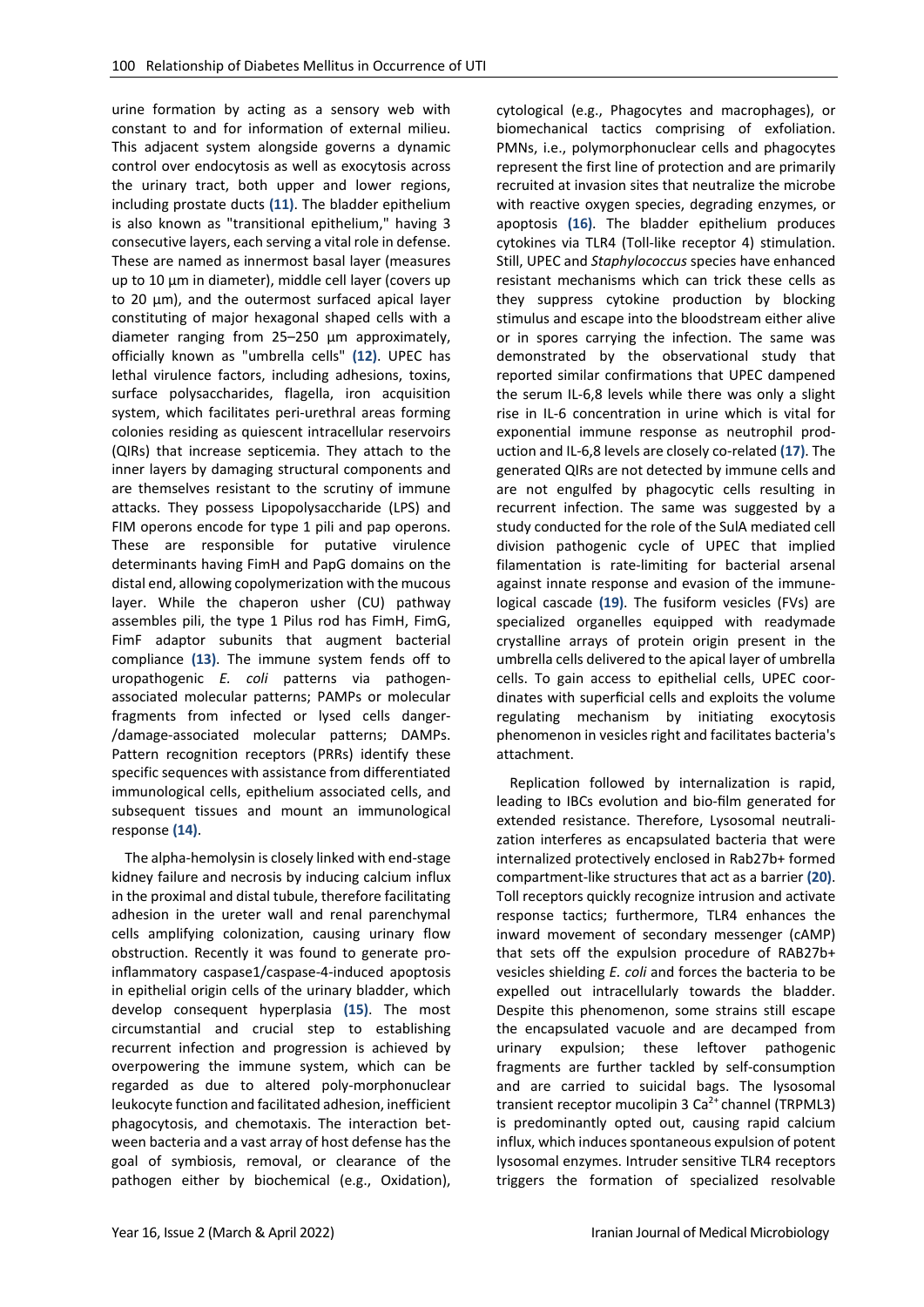antimicrobial chemicals (AMP, sub-categorized into cathelicidin and β-defensin), antibacterial amino acid chains [such as pentraxin3 (PTX3)] (21), and chemokine signals [such as CXC-chemokine ligand 1 (CXCL1) and CC-chemokine ligand 5 (CCR5)]. Moreover, a mannose glycoprotein uromodulin strives a shielding effect against the infection by competitive inhibition when UPEC FimH binds to uroplakin.

The data presented in the critically acclaimed study provided convincing numbers in favor of filamenttation, assisted by SulA, an imperative part of the immunlogical cascade against *E*. *coli* which is predominantly immune-competent with the host. The UPEC transition from the primary to the second generation of IBC is assisted by SulA- mediated inhibitory action on cell division and restoring cell competence. The given observation is primarily relevant to the fact that a steep decrease in CFU post one day of infection is seen. The recorded duration is required for secondary IBC formation **(22)**. After mass destruction by defense mechanisms, equilibrium maintenance is critical, and to do the same, progenitor mast cells are appointed to restore superficial bladder epithelial cells **(23)**. Eventually, exfoliation is triggered by caspase bound infected cells with subtypes involved, caspase 3 and 8 for apoptosis and consecutive shedding of bladder lumen. However, this process only eliminates bacteria's superficial proportion, neglecting deeper tissue bacterial dissemination. Strategically UPEC induces death of the uppermost bladder layer via potent virulent strains to gain access to underneath tissues to implant QIRs in sub-epithelium, which is multiple drug-resistant and further facilitates re-infection and prolonged host susceptibility **(23)**. To defend tissue's integrity, direct phagocytosis is induced by neutrophils through intricate to and for cross signaling within LY6C− and LY6C+ macrophages, ensuring precise action. These native LY6C cells release CC-chemokine ligand 2 (CCL2), CXC-chemokine ligand 1 (CXCL1), and macrophage migration inhibitory factor (MIF) to attract more polymorphonuclear from nearby arterial and vascular circulation **(23)**. Tumor necrosis factor (TNF) further commands immune cells to initiate CXCL2 manufacturing, which is accountable for spontaneous assembly of matrix metalloproteinase 9 (MMP9) by neutrophils and commences transport to transepithelial **(24)**. The resident LY6C− macrophages act as primary pro-inflammatory cells, in contrast to the recruited LY6C+ macrophages that maintain pathogen proximity **(25)**.

#### **2.1. Uropathogens Table Representing Different Microbial Isolation from UTI Patients**

A wide spectrum of pathogens invades the genitourinary tract to develop a pathological ailment, causing a diversified set of infections commonly termed UTIs. According to a cross-sectional study conducted in St. Paul specialized hospital millennium college, Ethiopia, April-July 2015, 248 diabetic patients with the present complaint of either symptomatic or asymptomatic UTIs were critically examined and observed to get a detailed insight of spectra of uropathogens and their share in fostering UTIs. Cleancatch midstream urine samples were collected from each subject. The pathogen was identified using standardized laboratory techniques, and the data was recorded  $(Table 1)$ .

| <b>Uropathogen</b><br><b>Isolated</b> | <b>Species</b>       | Asymptomatic     | <b>UTI</b>   | <b>Symptomatic UTI</b> |             | <b>Total</b> |
|---------------------------------------|----------------------|------------------|--------------|------------------------|-------------|--------------|
| Isolated<br>uropathogen               | <b>Organisms</b>     | <b>Male</b><br>% | Female<br>%  | Male%                  | Female%     |              |
| <b>Bacterial</b>                      | E. coli              | 7.7              | 23.1         | 15.4                   | 53.8        | 35.1         |
|                                       | <b>CNS</b>           | 28.6             | 14.2         | 28.6                   | 28.6        | 18.9         |
|                                       | <b>Enterococcus</b>  | 16.7             | 16.7         | 33.3                   | 33.3        | 16.2         |
|                                       | S. aureus            | 25               | 25           | 50                     | 0           | 10.8         |
|                                       | K. pneumoniae        | $\mathbf{0}$     | $\mathbf{0}$ | 50                     | 50          | 5.4          |
|                                       | P. mirabilis         | 50               | $\mathbf 0$  | 50                     | 0           | 5.4          |
|                                       | Enterobacter spp.    | 0                | 0            | 100                    | $\mathbf 0$ | 5.4          |
|                                       | Citrobacter spp.     | 100              | $\mathbf 0$  | $\mathbf 0$            | 0           | 2.7          |
| <b>Total</b>                          |                      | 18.9             | 16.2         | 32.4                   | 32.4        | 100          |
| <b>Fungus</b>                         | C. albicans          | 0                | 20           | 20                     | 60          | 52.6         |
|                                       | Non albicans Candida | 11.1             | 55.6         | $\mathbf{0}$           | 33.3        | 47.4         |
|                                       | <b>TOTAL</b>         | 5.3              | 36.8         | 1.50                   | 47.4        | 100          |

<span id="page-3-0"></span>**Table 1.** Different bacterial and fungal isolates from diabetic men and women having urinary tract infection.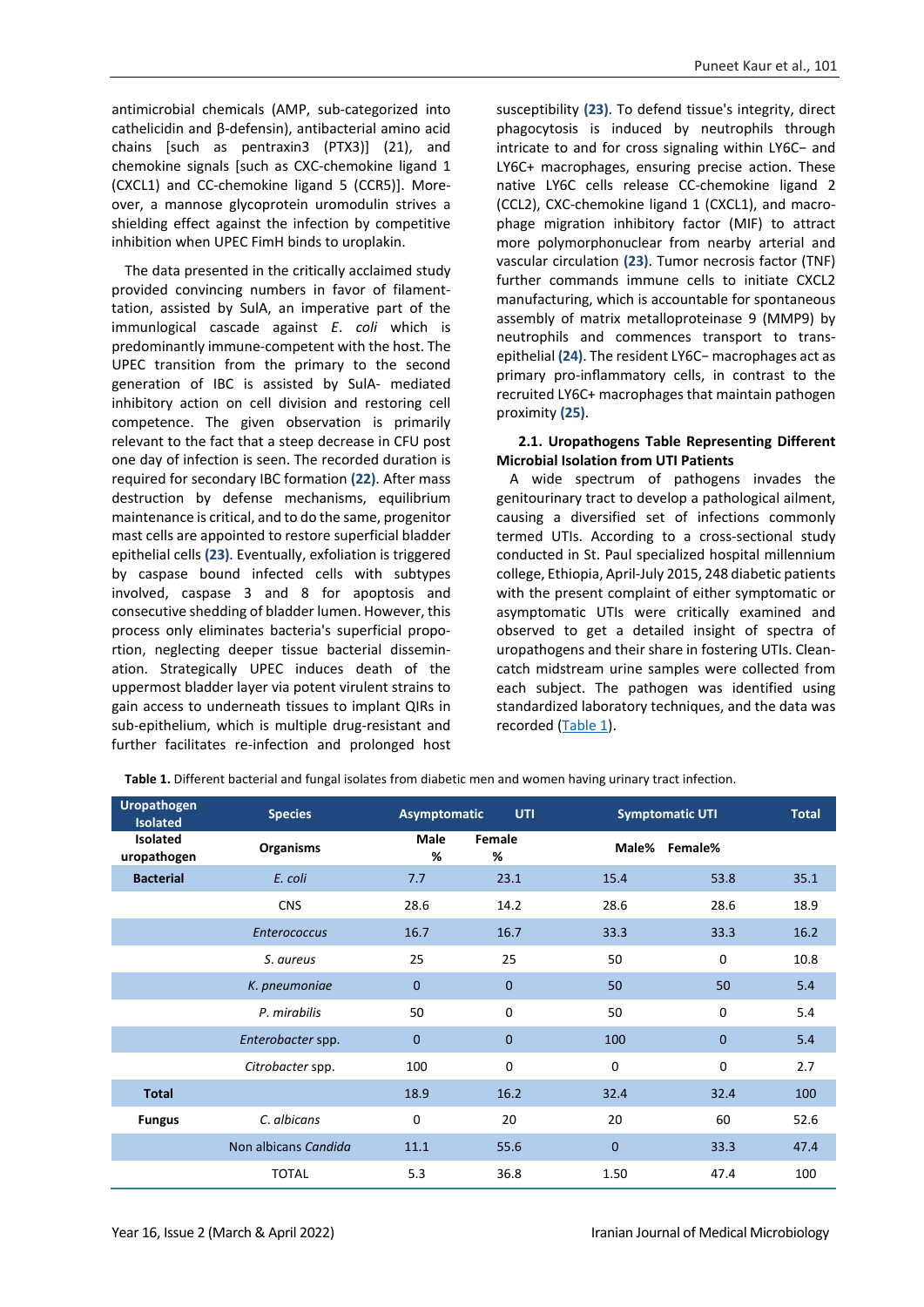The occurrence of microorganisms' fungal infection amongst diabetic patients has been recorded at 22.6%. The infection rate was considerably higher in symptomatic UTI patients (49.3%) than in asymptomatic UTI patients 11%. An overall percentage of diabetic patients (22.6%) had bacterial growth in their urine samples, and 7.7% were candiduric. Eight bacterial species were selectively isolated from positive urine cultures [\(Table 2\)](#page-4-0). *E*. *coli* amount (35.1%) was found to be predominantly higher, followed by Coagulase-negative *Staphylococci* (CONS) (18.9%), afterward *Enterococcus spp.* (16.2%), *S*. *aureus* (10.8%) and others were found in trace amounts. Out of 7.7% Candiduric positive samples, a large portion was accounted by (52.6%) *Candida albicans* and the remaining (47.4%) were non-albicans *Candida spp*. A significantly higher amount was seen

in females compared to males due to earlier discussed pathological approaches **(26)**.

Another authenticated study was carried out with similar results where UPEC shared the majority cascade in community-acquired UTIs and was found in 80– 90% specimens. In-vitro investigations concluded four major UPEC phylogroups (A, B1, B2, and D) based on the occurrence of Genomic Pathogenicity Islands (PAI) and the expression of causative virulent mainly being concluded as adhesive molecules, toxins, surface polysaccharides, flagella, and iron-acquisition systems. Besides that, *Klebsiella pneumoniae*  contributed about 7%, *Proteus mirabilis* (5%) and *Pseudomonas aeruginosa*, *Enterococcus faecalis*, *Enterobacter cloacae*, *Streptococcus bovis*, and the fungus *Candida albicans* were found in variable quantities **(27)**.

<span id="page-4-0"></span>

| Table 2. Frequency of occurrence of urinary tract infection in different age groups |  |
|-------------------------------------------------------------------------------------|--|
|-------------------------------------------------------------------------------------|--|

| Socio-demographic characteristics       | <b>Classification of variables</b> | <b>Frequency</b> |
|-----------------------------------------|------------------------------------|------------------|
|                                         | 20-35                              | 51               |
| <b>AGE</b>                              | $36 - 45$                          | 45               |
|                                         | 46-55                              | 52               |
|                                         | $>56$                              | 100              |
| <b>SEX</b>                              | Male                               | 112              |
|                                         | Female                             | 136              |
|                                         | Type1                              | 123              |
| <b>Type of diabetes</b>                 | Type2                              | 125              |
|                                         | <5 yrs                             | 65               |
| <b>Duration of Diabetes</b>             | 5-10 yrs                           | 93               |
|                                         | $>10$ yrs                          | 90               |
| <b>Glucose level</b>                    | $<$ 126 mg/dL                      | 99               |
|                                         | $>126$ mg/dL                       | 149              |
|                                         | Yes                                | 73               |
| <b>History of urinary infection</b>     | No                                 | 175              |
| <b>History of antimicrobial therapy</b> | Yes                                | 106              |
|                                         | No                                 | 142              |

[Table 2](#page-4-0) examines numerous risk factors associated with UTI in people with diabetes, i.e., age, sex, type of diabetes, duration, glucose level, history of UTI, and antibiotic used for therapeutic outcomes. It's clearly stated that geriatric patients are the most affected due to acknowledged factors {100} furthermore, females {136} take a larger proportion of susceptibility as compared to masculine beings. Type 2 {125} and type 1 {123} patients are approximately at the equalized tendency of developing the infection in context to the duration of the same, prolonged suffering related to recurrent infections. Hyperglycemia {149} is predominant in UTIs and re-infection {73} as given i[n Table 2](#page-4-0) **(25)**.

#### **3. Diagnosis and Pathogen Identification**

Patients present with variable, potentially differential symptoms, while the case is associated with upper or lower genitourinary tract involvement. Typically, lower UTI is associated with frequent urination, a sense of urgency, dysuria, acute suprapubic pain, while costovertebral angle pain alongside tenderness, recurring fever, and chills occur in upper UTI. Clinical symptoms differ with the type of compromised organ as well as in case of complications, e.g.,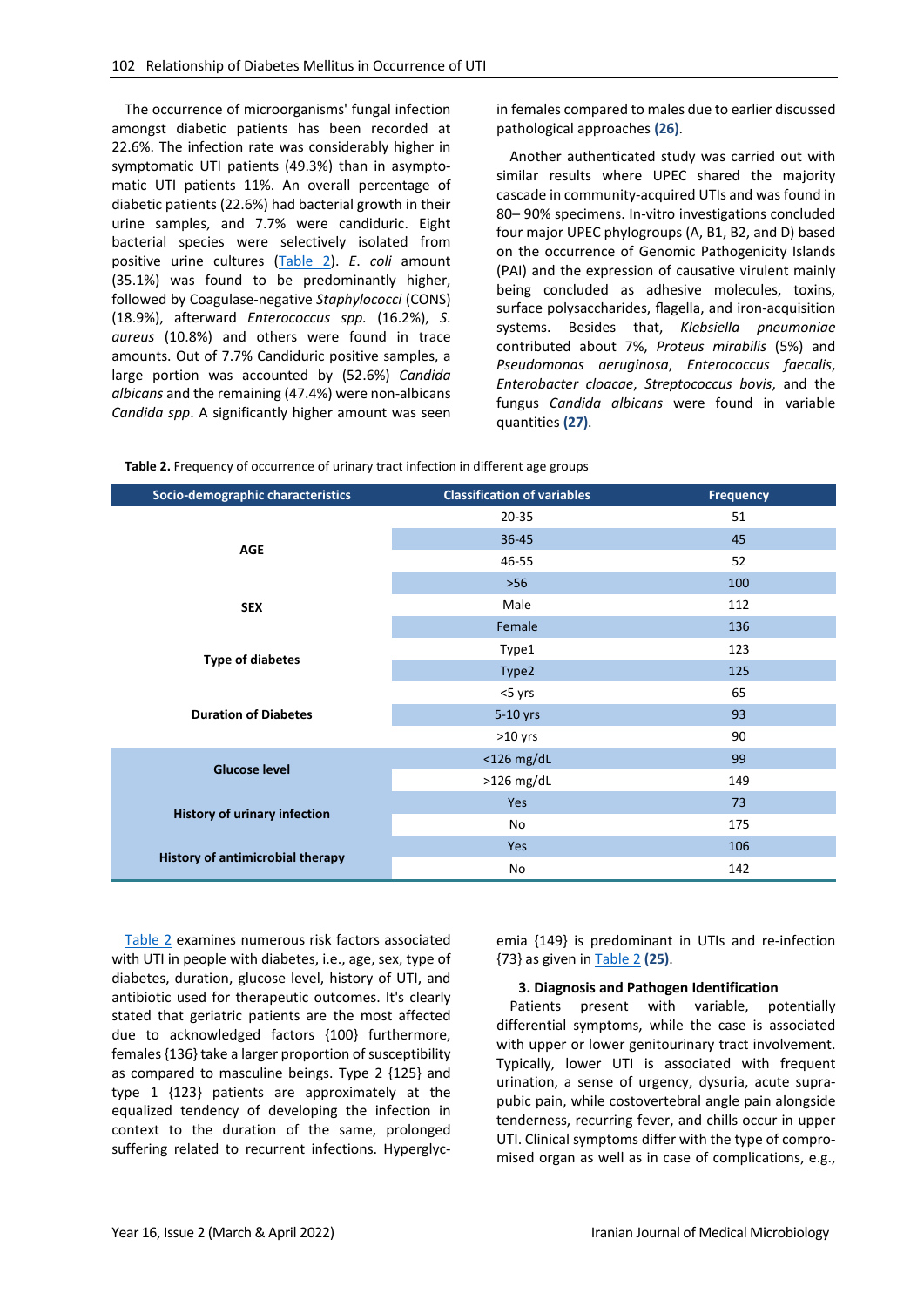peripheral or autonomic neuropathy, cystitis, pyelonephritis **(26)**.

### **3.1. Diagnosis 3.1.1. Clinical**

Includes accurate patient history regarding symptoms, onset, severity, diabetic profile, and severity at the time of presentation. Female patients require a proper physical assessment to evaluate urogenital anatomy and vaginal tissue estrogenization **(27)**. Incidence of hypo or hyperglycemia is common with hyperosmolar dehydration or ketoacidosis in severe patients.

### **3.1.2. Laboratory Findings-**

1. Midstream urine sample test:

Symptomatic patients' urine specimen is analyzed to get an insight into WBC's presence and the pathogen involved.

#### 2. Pyuria detection:

It's a universal indicator of symptomatic infection evaluated with microscopy and is defined as >10 leukocytes/mm3 or by dipstick leukocyte esterase test (sensitivity of 75–96% and specificity of 94–98%) but doesn't differentiate with the type of bacteremia.

#### 3. Colonization:

Negative pyuria in microscopical findings after assessment indicates bacterial colonization when a patient has bacteriuria and no typical findings **(4)**.

#### 4. Microscopic examination:

Allows bacterial visualization in urine and identifycation of the strain present.

### 5. Dipstick:

A nitrite test is performed on a urine sample. The tests are positive when nitrite metabolizing bacteria are present in contrast to negative tests suggesting bacteriuria or bacterial species (mostly Gram-positive bacteria) incapable of nitrite conversion.

6. Urine culture: Crucial for correct treatment and therapeutic regimen, which involves obtaining a urine sample from clean-catch, and midstream urine followed by isolation and incubation. UTI is confirmed when culture is  $>10^5$  colony, forming units per mL. This value shows high-grade sensitivity present in 50% **(12)**.

7. Bacteriuria is declared if > 105 CFU/mL of a particular pathogen is isolated from a given voided urine sample. In the case of females with diabetes mellitus without long-term complications with known acute uncomplicated cystitis, quantitative counts < 105 CFU/mL are isolated from 20 to 250 Ä of premenopausal women and l00 Ä from postmenopausal women **(28)**.

8. Diagnostic imaging- The amplified frequency of life-threatening complications of UTIs for obtaining diagnostic imaging along with accuracy and pathogen specificity **(28)**. These patients present with systemic manifestations of the disease, marked with severe bacteremia or septic shock. Resistant or critical patients who developed tolerance to appropriate antimicrobial therapy within the crucial 48-72 hours' time frame, or the person experiencing a reoccurrence of infection along with symptoms just after abolishing the therapeutic regimen must be subjected to diagnostic imaging mandatorily to identify underlying abnormallities for selective and compliant interventions **(29)**.

#### **3.1.3. Ultrasound and Intravenous Urography**

Ultrasound and intravenous urography are previously considered because they are safe, economical, and easy to perform with detection ability of calculi, obstruction, or an anatomical abnormality. Computerized tomography (CT) is regarded as the precise imaging model with high-grade recognition ability alongside modality for prognosis and follow-up of abnormalities. An enhanced CT is recommended, but contrast media should be selected cautiously in case of renal disease. Standard procedure indicates metformin should be discontinued on the test day with a close evaluation of GFR **(30)**. Magnetic resonance imaging (MRI) has a limited but important role in renal diagnosis, applied for allergic and hypersensitive patients. Diabetic screening is utilized for females with cystoscopy or vaginal atrophy. People accompanied by risk factors are more susceptible, so the early prognosis is mandatory for prophylaxis **(31)**. In patients with prolonged catheterization, preferred sample collection is done by freshly placed catheters instead of the previous one due to biofilm formation **(32)**.

Differential diagnosis can recommend cervicitis, vaginitis, interstitial cystitis, prostatitis, hemorrhagic cystitis, and secondary ailment according to episodes of UTI symptoms, and precisely urine analysis is negative. [Figure 1](#page-6-0) illustrates the prognosis approach commonly employed for identification.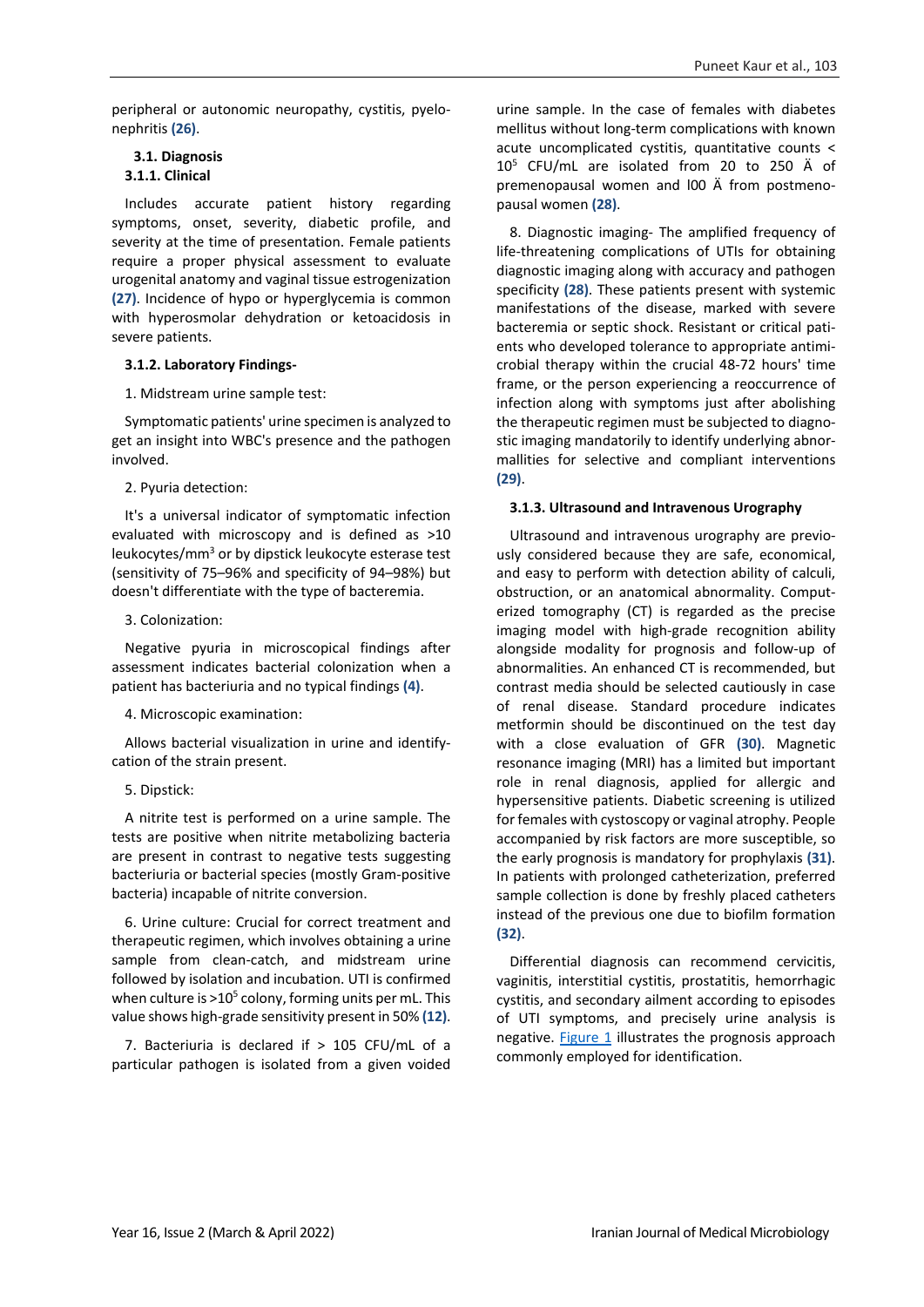

<span id="page-6-0"></span>**Figure 1.** Depicts Flow chart for stepwise diagnosis of urinary tract infection in patients with type 2 diabetes mellitus **(33)**

# **3.2. Clinically Complicated Urinary Tract Infections**

While considering clinically complicated UTIs' medical approach, disease characteristics and presentation are severe in terms of symptoms. A complex therapeutic regimen is employed for adequate management. The list given below covers the spectra of complicated UTIs-

- 1. Emphysematous pyelonephritis
- 2. Emphysematous pyelitis
- 3. Emphysematous cystitis
- 4. Xanthogranulomatous pyelonephritis
- 5. Renal/ perirenal abscess
- 6. Renal papillary necrosis

# **3.2.1 Emphysematous Pyelonephritis**

It's a rare inflammatory condition of the kidneys accompanied by chronic necrosis of bacterial origin forming gas in parenchymal surroundings due to uncontrolled diabetic UTIs infections confirmed in 90% of the diseased **(34)** found in diabetic patients. The condition is predominantly culminated in females as compared to males in ratio 6:1 concluded in an authenticated experimental study **(35)**. Symptomatic patients present with the classical triad of fever, abdomen pain, and nausea. Complications are characterized by perinephric abscess extension, severe hydronephrosis, and rest with bilateral kidney impairment **(36)**. Diagnostically, gas analysis is done for confirmation, and pathological findings indicate defective tissue perfusion, vascular thrombosis, glomerulosclerosis, hemorrhage of interstitial origin,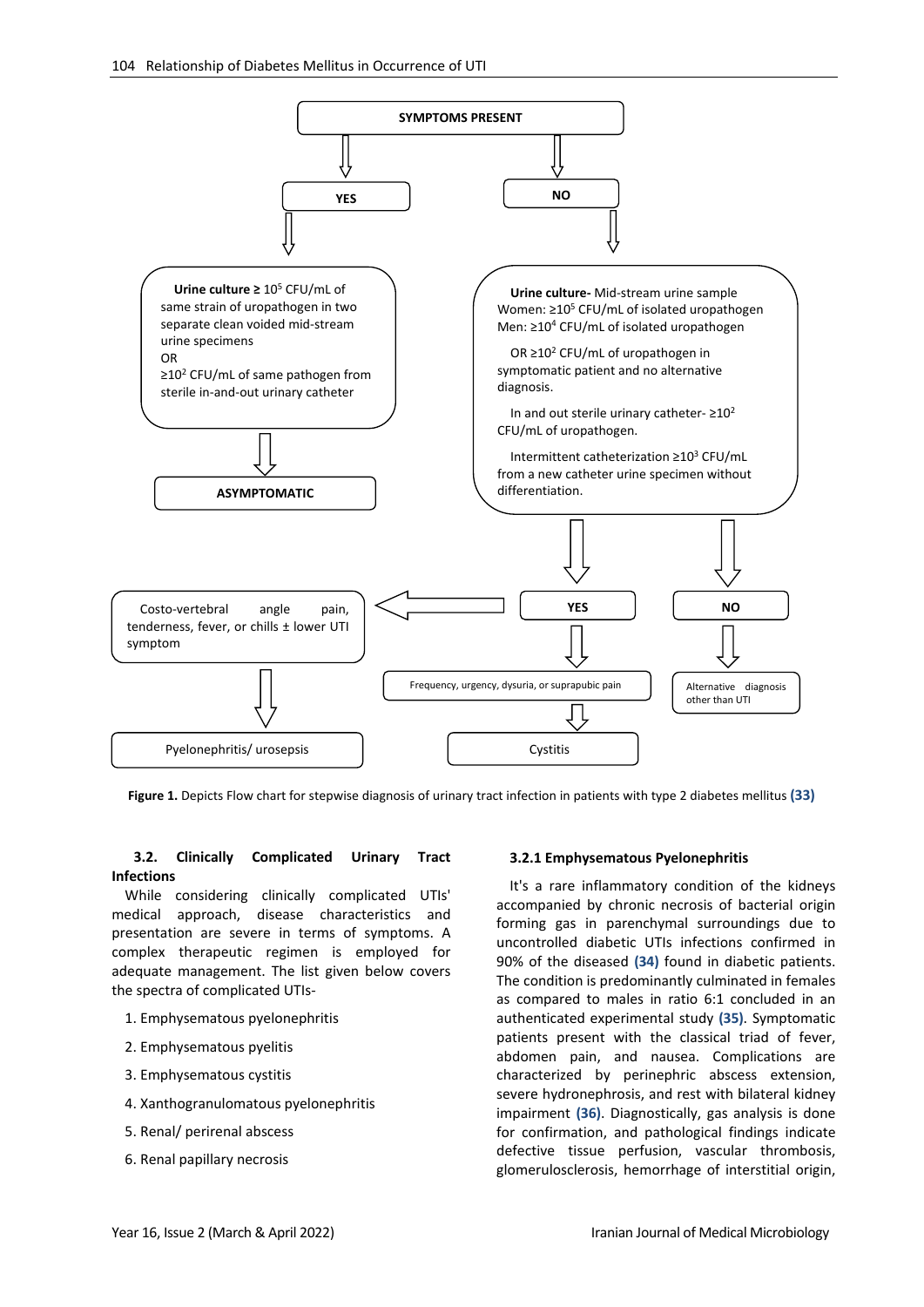atherosclerosis (hyaline type), microinfarction, severe diabetic nephropathy with lesions from inflammatory reactions **(37)**. Management is preceded by antibiotics; if the therapy doesn't generate desirable outcomes, PCD (Percutaneous catheter drainage) is performed alone or combined with antimicrobial therapy. The last possible treatment approach is direct nephrectomy **(36)**.

#### **3.2.2 Emphysematous Pyelitis**

It's a disease characterized by severe tissue necrosis involving the parenchymal regions of the kidney with higher mortality rates in females than males. Its isolated gas production is confined to the collecting part of the excretory system and acts as a benign entity rather than a parenchymal region characterized by emphysematous pyelonephritis. It belongs to the first class of EPN (also known as acute pyelonephritis) with poor glycemic control alongside urinary tract obstruction with low mortality **(37)**. *E*. *coli* is the most prevalent causative agent, and differential diagnosis is made by computed tomography or radiological examinations. Clinical presentation is like EPN, i.e., fever, chills, dysuria, suprapubic pain, and tenderness **(36)**. Radiological features highlight the presence of gas in the outer layers of ureters and pelvicalyceal, while posterior shadowing of high intensity is seen in obstructed spaces **(38)**. Treatment options are quite like EPN already mentioned above.

#### **3.2.3 Emphysematous cystitis**

It's a distinct form of complicated UTI with exaggerated air production and entrapment of air pockets within the bladder wall and lumen. Predisposing factors include catheters, obstruction, or neurogenic bladders. Demographical data concludes that women are more dwelled towards the disease than men, i.e. (64% and 36%) **(39)**. Patient complaints are summarized as hypochondrial pain, fever, vomiting, septic shock, and abdomen discomfort. Differential diagnosis is made with abdomen x-ray (84%), CT studies (40%), cystourethroscopy (39%) and ultrasonography (7%). More than half the percentage of the diseased were *E*. *coli* infected **(40)**. Treatment is suggested with complex antibiotic combinations, strict glycemic control, and bladder drainage.

#### **3.2.4 Xanthogranulomatous Pyelonephritis**

It's a chronic form of pyelonephritis portrayed by granulomatous abscess formation possessing a close resemblance with renal cell carcinoma with recurrent occurrences of pain and urosepsis. Microscopically these granulomas are lipid-derived entities; hence the Greek word "Xantho" means yellow **(41)**. Diversified effects portfolio is mimicked with perinephric abscess, renal carbuncle, renal tuberculosis, sarcomatoid renal cell carcinoma, leiomyosarcoma, megalocytic interstitial nephritis. All symptomatic patients have a fever,

flank pain, weight loss, hematuria, malaise, and anorexia **(42)**. Urinary analysis reveals classic culprit *E*. *coli* and staghorn grossly defined hypertrophied mass in the renal region. Imaging studies and histological examinations via computed tomography demonstrate the form present either localized or diffused **(43)**. Nephrectomy is usually the preferred treatment opted out by physicians. Patients with contraindicated surgical provisions are employed with broad-spectrum antibiotics and symptomatic management **(44)**.

#### **3.2.5 Renal/ Perirenal Abscess**

It's a collection of suppurative material (pusforming) in renal or perinephric space with insidious histology. It's probably a secondary manifestation of severe UTI infection and hematogenous spread. It proposes a diagnostic challenge as the condition is asymptomatic with generalized complaints of fever, chills, malaise, flank pain, intensifying the risk of mortality and morbidity **(45)**. Intrarenal reflux at tips of open ducts of papillae demonstrates voiding alongside vesicoureteral reflux susceptible to scar formation, and further complexity leads to papillary necrosis and pyonephrosis. The histological description shows inflammation, edema, tubular necrosis with neutrophil infiltration caused by gramnegative species *E*. *coli*, *Klebsiella*, *Proteus* **(46)**. Diagnosis is established by tomographical imaging and is classified accordingly. Therapeutic management is carried out by nephrectomy and antibiotic treatment. Other approaches employ abscess aspiration and percutaneous drainage **(47)**.

#### **3.2.6 The Renal Papillary Necrosis**

This form is marked with necrosis of renal papilla and lesions due to continuous ischemia progressed via pyelonephritis and synergy of numerous diseases, e.g., Analgesic nephropathy or diabetes mellitus, which hinders collecting ducts of kidneys and induces obstruction **(48)**. Diminished circulation and obstructtion cause ischemia, followed by activation of an immunological cascade cultivating a series of responses activating necrosis. Even chronic condition remains deceptive symptomatically and causes death due to renal failure and high-grade septicemia. Symptoms range from fever, cloudy urine, painful and dysfunctional voiding.

Diagnosis is made by cystoscopy, histological specimens, and ureteroscopy **(49)**. Supportive treatment is employed via stenting, careful observation of the patient's hemodynamic status with aggressive glycemic control, and treatment of the consecutive underlying complication **(50)**.

#### **4 Treatment Strategies**

The desired patient-derived goals of treatment, as well as management, are crucial for mortality and morbidity. Expected outcomes include: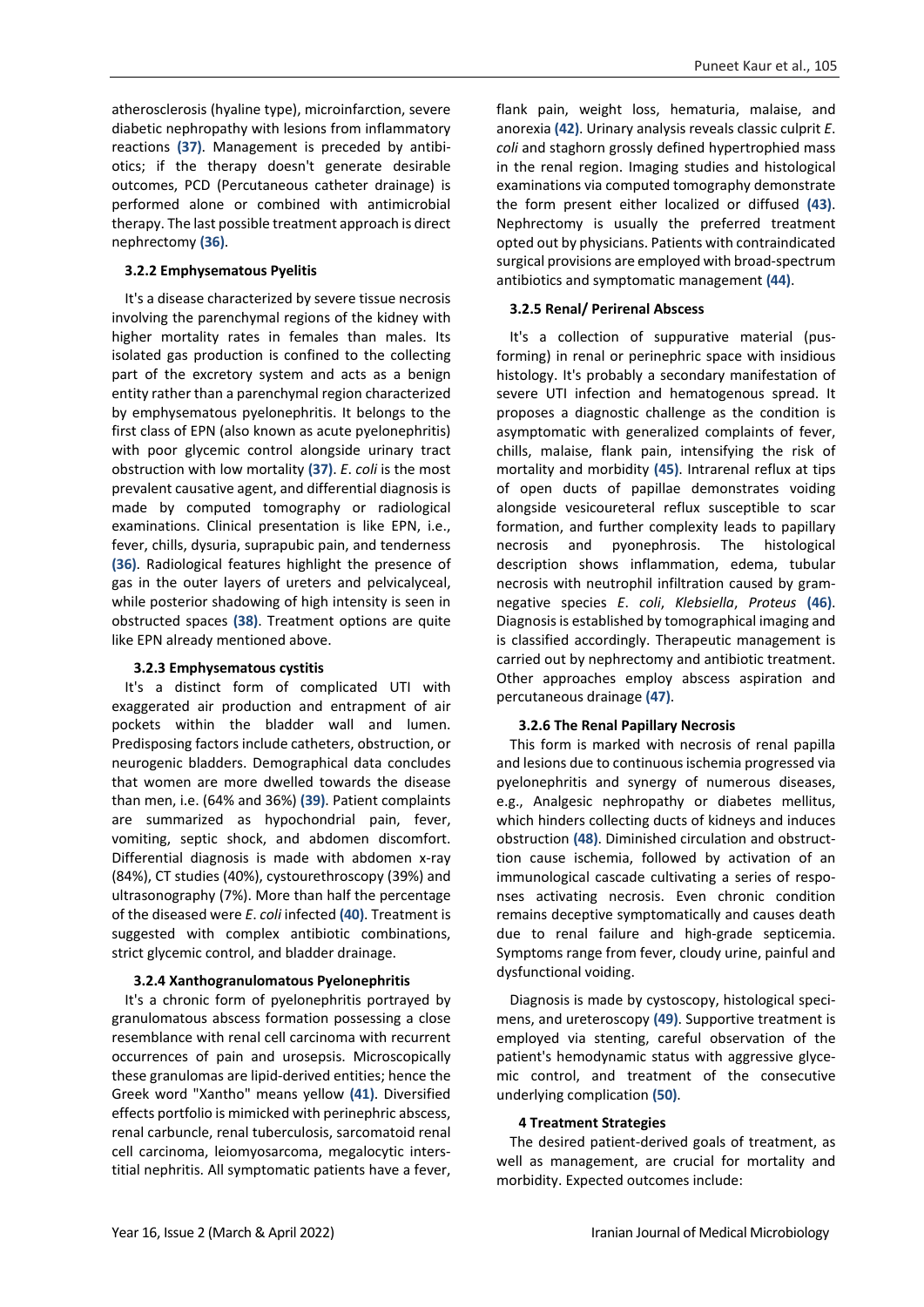1. To eradicate the causative pathogen;

2. Prophylaxis as well as treatment of systemic consequences of the infection;

3. Prevent relapse or reoccurrence of infection;

4. Decrease the potential of collateral organ damage;

5. Rational drug therapy to minimize the consequence of resistance **(51)**.

#### **4.1 Stepwise Evaluation of the Patient includes:**

1.. Selecting an appropriate antimicrobial agent concerning the severity of symptoms

2. Site of infection

3. Whether the presentation is complicated or uncomplicated

- 4. Antibiotic susceptibility
- 5. Side effect potential
- 6. Accurate medical history
- 7. Current antimicrobial exposure and susceptibility
- 8. Previous occurrences of UTI

#### <span id="page-8-0"></span>**Table 3. Antimicrobial therapy for lower UTI in adults**

9. Diabetic profile (with duration, medications, glycemic control)

10. Pharmacokinetic and pharmacodynamics profile of the drug **(52)**.

Considerations for rational therapy are essential for efficacy, and all the points mentioned above should be of utmost priority while formulating an individualized regimen. For standardized treatment, categorization of the type of infection into – acute uncomplicated cystitis, symptomatic abacteriuria, asymptomatic bacteriuria, systemic complications, recurrent occurence, or relapse of infection is of primary concern. Secondly, pathogen identification via laboratory techniques (urine analysis, gram staining, microscopical differentiation) should be obtained [\(Table 3\)](#page-8-0). Thirdly, resistance and susceptibility of the pathogen against the given antimicrobial agent should be ruled out by following a rationalized approach. Based on established 2015 guidelines of the European Association of Urology, for efficient prophylaxis and relapse prevention, non-pharmacological and nonantibiotic measures should be predominantly employyed to prevent ADRs {adverse drug reactions} and delay resistance patterns to manage prolonged disease conditions **(51, 52)**.

|                             | <b>Antibiotic</b>               | <b>Dose</b>       | <b>Interval</b> | <b>Duration</b> |
|-----------------------------|---------------------------------|-------------------|-----------------|-----------------|
| Uncomplicated               | Trimethoprim - sulphametoxazole | 1DS               | <b>BD</b>       | 3 days          |
|                             | Nitrofurantoin monohydrate      | 100 <sub>mg</sub> | <b>BD</b>       | 5 days          |
|                             | Fosfomycin                      | 3g                | OD              | 1 day           |
|                             | Ciprofloxacin                   | 250 <sub>mg</sub> | <b>BD</b>       | 3 days          |
|                             | Levofloxacin                    | 250 <sub>mg</sub> | <b>OD</b>       | 3 days          |
|                             | Amoxicillin clavunate           | 500 <sub>mg</sub> | <b>TDS</b>      | 7 days          |
|                             |                                 |                   |                 |                 |
| <b>Complicated</b>          | Trimethoprim-sulfamethoxazole   | 1DS               | <b>BD</b>       | $7-10$ days     |
|                             | Ciprofloxacin                   | 500 <sub>mg</sub> | <b>BD</b>       | 10 days         |
|                             | Levofloxacin                    | 250-750 mg        | <b>OD</b>       | $5-10$ days     |
|                             | Amoxicillin clavunate           | 500 mg            | <b>TDS</b>      | $7-10$ days     |
|                             |                                 |                   |                 |                 |
| <b>Recurrent infection</b>  | Trimethoprim-sulfamethoxazole   | $\frac{1}{2}$ SS  | <b>OD</b>       | 6 Months        |
|                             | Nitrofurantoin monohydrate      | 50 mg             | <b>OD</b>       | 6 Months        |
|                             |                                 |                   |                 |                 |
| <b>Acute pyelonephritis</b> | Trimethoprim-sulfamethoxazole   | 1 <sub>D</sub>    | <b>BD</b>       | 14 days         |
|                             | Ciprofloxacin                   | 500-1000 mg       | <b>BD</b>       | 14 days         |
|                             | Levofloxacin                    | 250-750 mg        | <b>OD</b>       | 10 days         |
|                             | Amoxicillin clavulanate         | 500 mg            | <b>TDS</b>      | 14 days         |

DS- Double strength, SS- Single strength **(53)**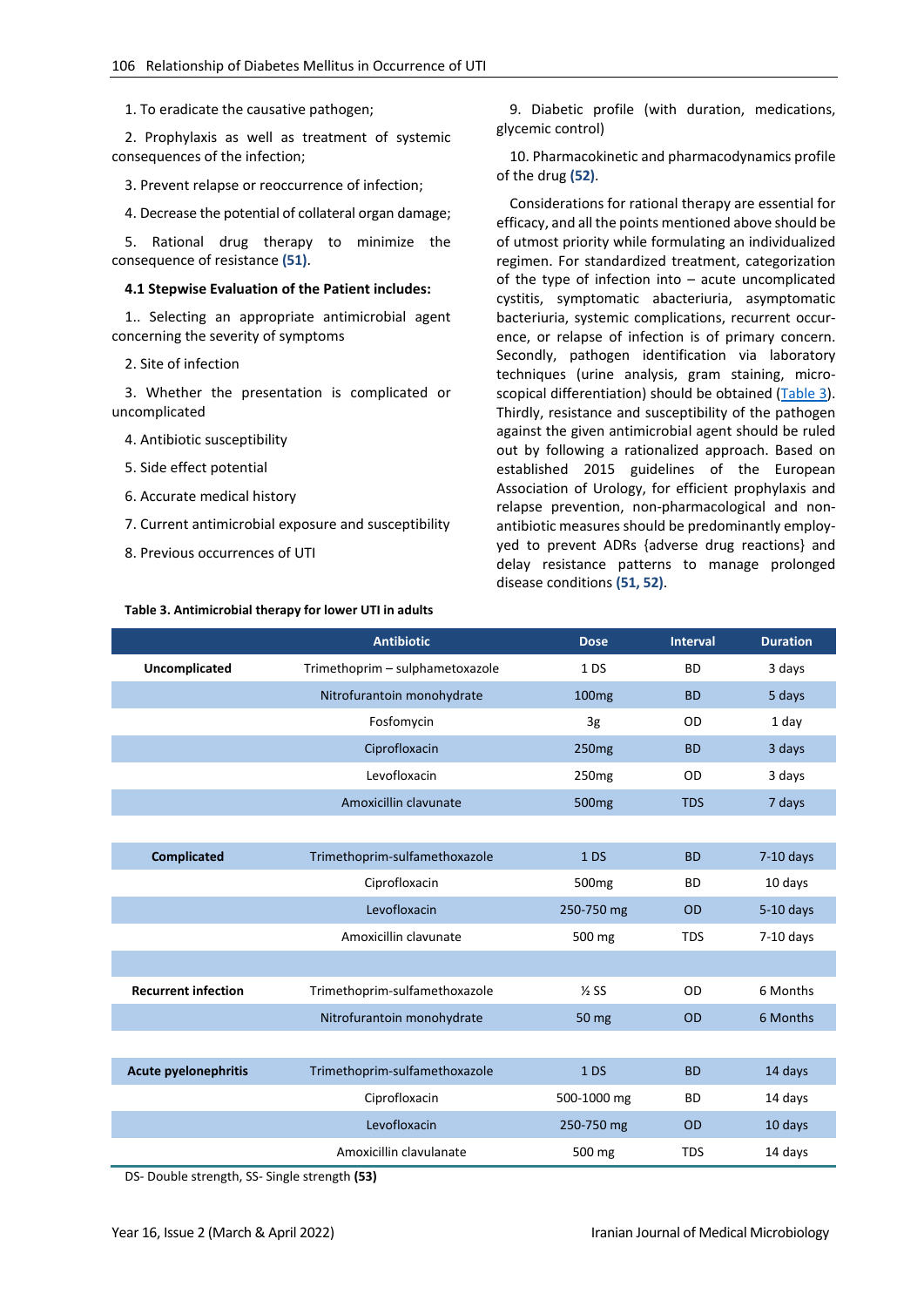This dose-related antibiotic regimen is most prevalently employed to treat Lower tract urinary infections as *E. coli* remains susceptible to trimethoprim-sulfamethoxazole, and the emergence of resistance is yet to be observed. Some drugs of fluoroquinolone class are also in practical usage, but significant exposure leads to resistance or therapy failure in case of prolonged use. In addition to these broad-spectrum cephalosporins are used, but they cause collateral destruction of the vital GI flora. Both Fosfomycin and nitrofurantoin have a less lethal effect on the gut flora, so they are somewhat safer alternates currently in use **(54)**.



<span id="page-9-0"></span> **Figure 2.** Flow chart explaining different complications and treatment of Urinary tract infection

[Figure 2](#page-9-0) enlists the strategic flowchart and specimen collection options for a more efficient and sensitive way of documenting the diseased female under different clinical circumstances and serves as a reference criterion recommended for the standardized setting **(54)**. UTI management in the male population is a little complex concerning females as the infections are of endogenous origin, disrupting urinary tract functions and requiring prolonged therapy if the urinary system is compromised further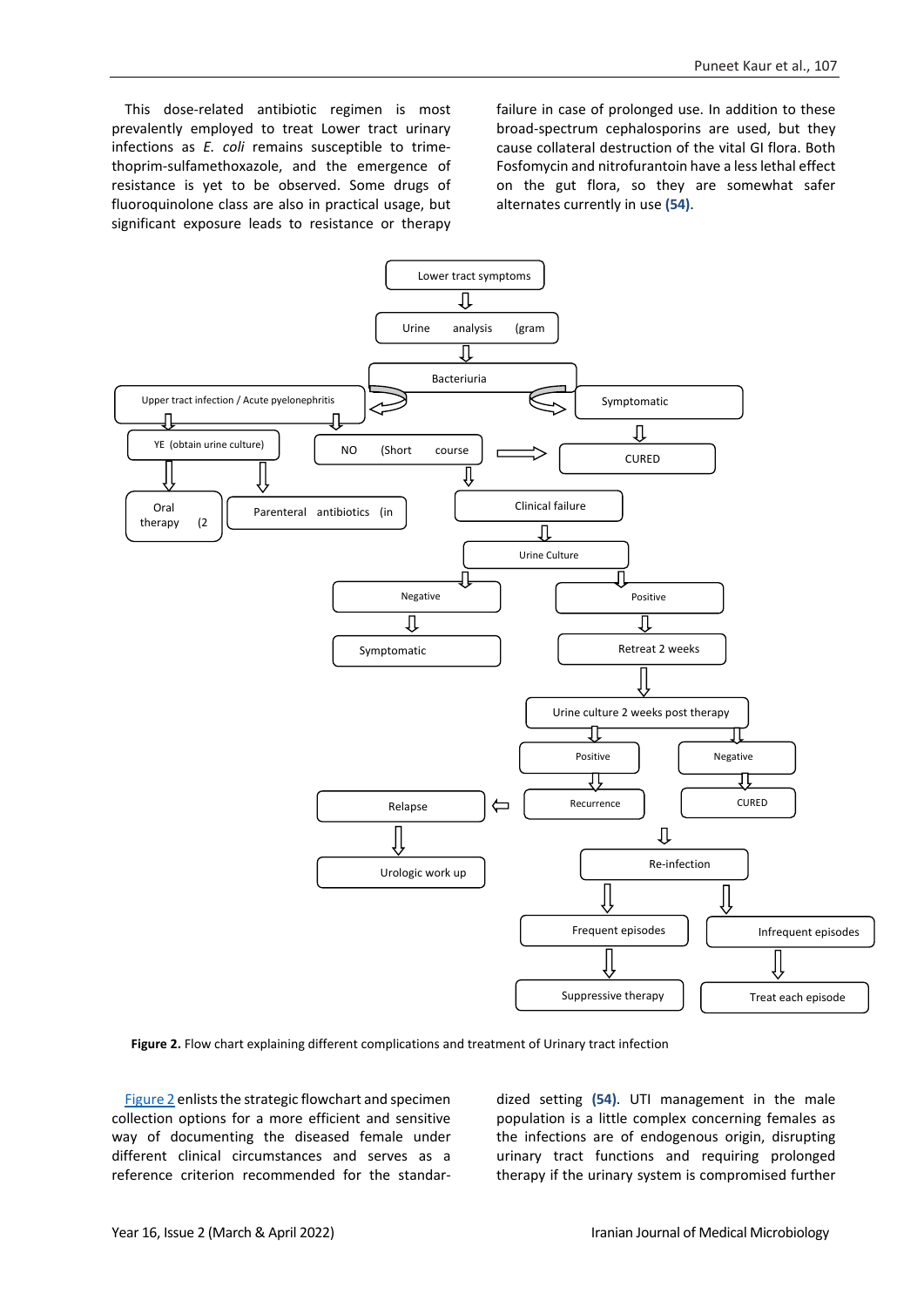with catheterization, renal and urinary stones, or systemic complications are involved. Present patient history should be precisely recorded, followed by a urine culture. Antimicrobial agent employment should be based on the bacterial strain, and initial treatment should be for 2 weeks, i.e., a short course of therapy if no complications are foreseen. In case of structural abnormalities or obstruction is suspicious, parenteral antibiotics and the patient's hospitalization should be considered [\(Figure](#page-10-0) 3) **(55)**.



**Figure 3.** Flowchart showing timeline from occurrence of disease to the follow-up diagnosis and treatment

#### <span id="page-10-0"></span>**4.2 Treatment**

For the treatment of acute uncomplicated cystitis, which perceives through both the upper and lower urinary tract, a fair proportion of the condition is aided by *E. coli* and *Staphylococcus,* so relapse and prevention of inoculation in GI and the genital region is the goal. Monotherapy makes the use of Trimethoprim sulfamethoxazole and Fluoroquinolone class drugs continued for three days. Recent studies suggest casualties in Fluoroquinolone usage; instead, it's replaced with nitrofurantoin for five days or Fosfomycin single dose as first-line therapy. In case of resistance or failure of a treatment switch to betalactams every week **(56)**.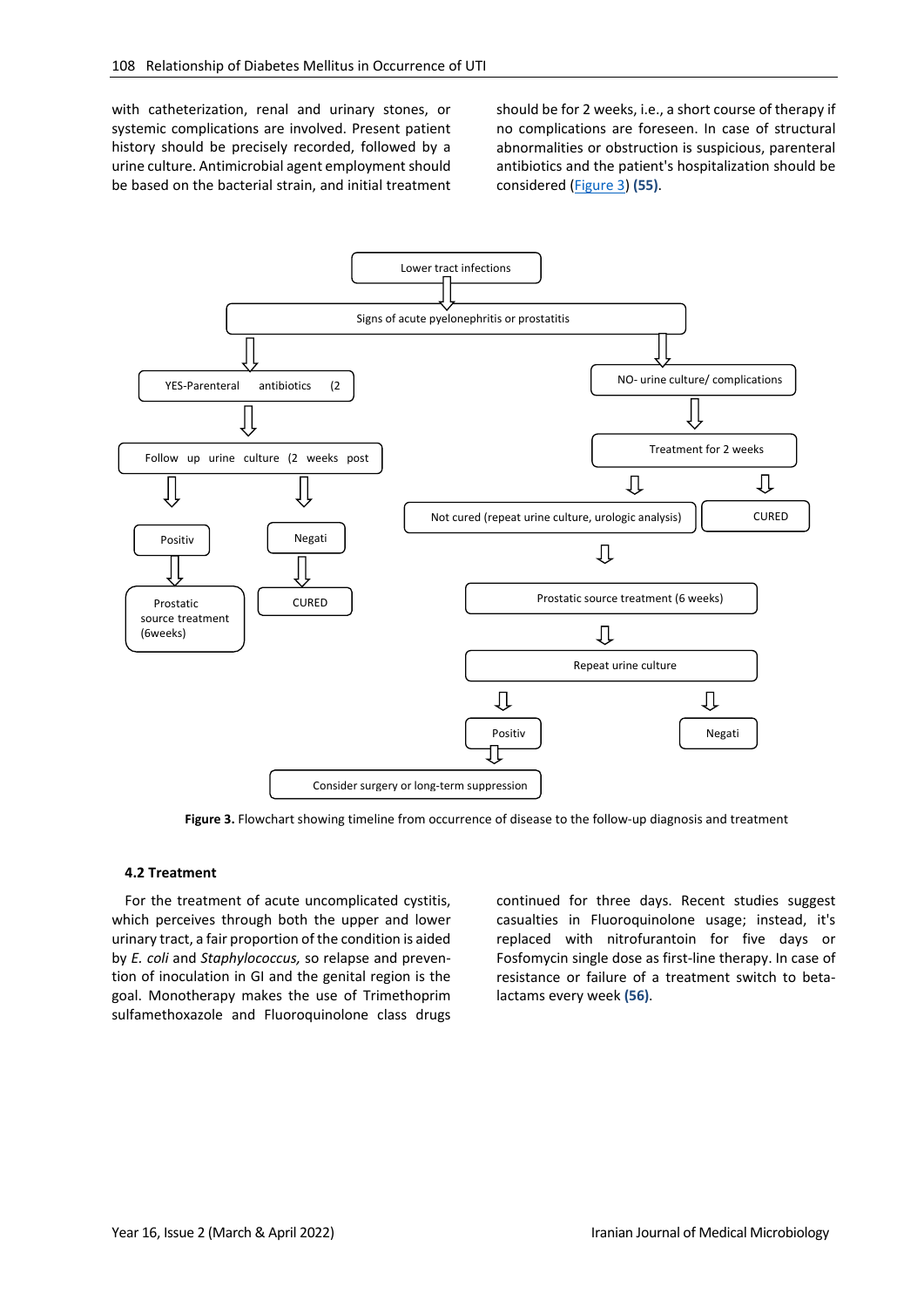<span id="page-11-0"></span>**Table 4.** Recommended strength and quality based on evidence generated trials Category/grade

| <b>Diagnosis</b>                       | <b>Pathogen</b>                                                                                | <b>Treatment</b>                                                                                                                                                                                 | <b>Duration</b>                                                          | <b>Comments</b>                                                                                                                                  |
|----------------------------------------|------------------------------------------------------------------------------------------------|--------------------------------------------------------------------------------------------------------------------------------------------------------------------------------------------------|--------------------------------------------------------------------------|--------------------------------------------------------------------------------------------------------------------------------------------------|
| <b>Acute uncomplicated</b><br>cystitis | E. coli<br>Staphylococcus<br>saprophyticus                                                     | Nitrofurantoin<br>Trimethoprim<br>sulfamethoxazole<br>Fosfomycin<br>Fluoroquinolone<br>Beta-lactam                                                                                               | 5 days<br>[A, I] 3 days [A, I]<br>OD<br>3 days [A, I]<br>3-7 days [A, I] | Short course<br>therapy is more<br>efficient. Beta<br>lactams and<br>fluoroquinolones<br>should be used in<br>severe cases as an<br>alternative. |
| Pregnancy                              | E. coli<br>Staphylococcus<br>saprophyticus                                                     | Amoxicillin clavulanate<br>Cephalosporin<br>Trimethoprim-<br>sulfamethoxazole                                                                                                                    | 7 days<br>7 days<br>7 days                                               | Avoid these drugs in<br>the third trimester.                                                                                                     |
| <b>Acute pyelonephritis</b>            | The most common<br>is E. coli, while<br>others are Proteus,<br>Klebsiella, and<br>Enterobacter | Nonsteroidal anti-<br>inflammatory drugs<br>(NSAIDs)<br>For uncomplicated<br>cases: oral<br>cephalosporins or<br>TMP-SMX<br>Complicated cases:<br>intravenous (IV)<br>antibiotics (piperacillin- | $7-10$ days<br>14 days<br>$7-14$ days                                    | Management is<br>crucial, and<br>rationalized therapy                                                                                            |
| Uncomplicated                          | E. coli Gram-<br>positive bacteria                                                             | tazobactam,<br>fluoroquinolones,<br>meropenem, and<br>cefepime)<br>Quinolone<br>Trimethoprim<br>sulfamethoxazole<br>Amoxicillin                                                                  | 7 days [A, I]<br>2 weeks [A, I]<br>2 weeks [A, I]                        | can prevent<br>resistance.                                                                                                                       |
| <b>Complicated</b>                     | E. coli<br>P. mirabilis<br>K. pneumoniae<br>Enterococcus<br>faecalis                           | Quinolone<br>Penicillin+<br>aminoglycoside                                                                                                                                                       | 2 weeks                                                                  | Oral therapy should<br>be for 2 weeks and<br>then switch to<br>parenteral<br>depending on the<br>severity and urine<br>analysis.                 |
| <b>Prostatitis</b>                     | E. coli<br>K. pneumoniae<br>Proteus spp.<br>P. aeruginosa                                      | Quinolone<br>Trimethoprim<br>sulfamethoxazole                                                                                                                                                    | 4-6 weeks both                                                           | If treatment is<br>failed, switch to i/v.                                                                                                        |

#### **Strength of Recommendation**

**A-** Sufficient evidence to support prescription for or against;

**B-** Moderate safety data to support for or against the use;

**C-** Unsatisfactory evidence to support the use.

#### **4.3 Quality of Evidence**

I - Safety and efficacy data from more than one controlled trial;

II – Safety and efficacy data from a controlled trial via a case-control analytical approach from multiple centers;

III – Safety and efficacy data from authorities, clinically experienced opinions, and descriptive collaborative reports from experts.

Further symptomatic bacteriuria primarily seen in women can be treated with concomitant use of the antibiotics mentioned in [Table 4](#page-11-0) and case of acute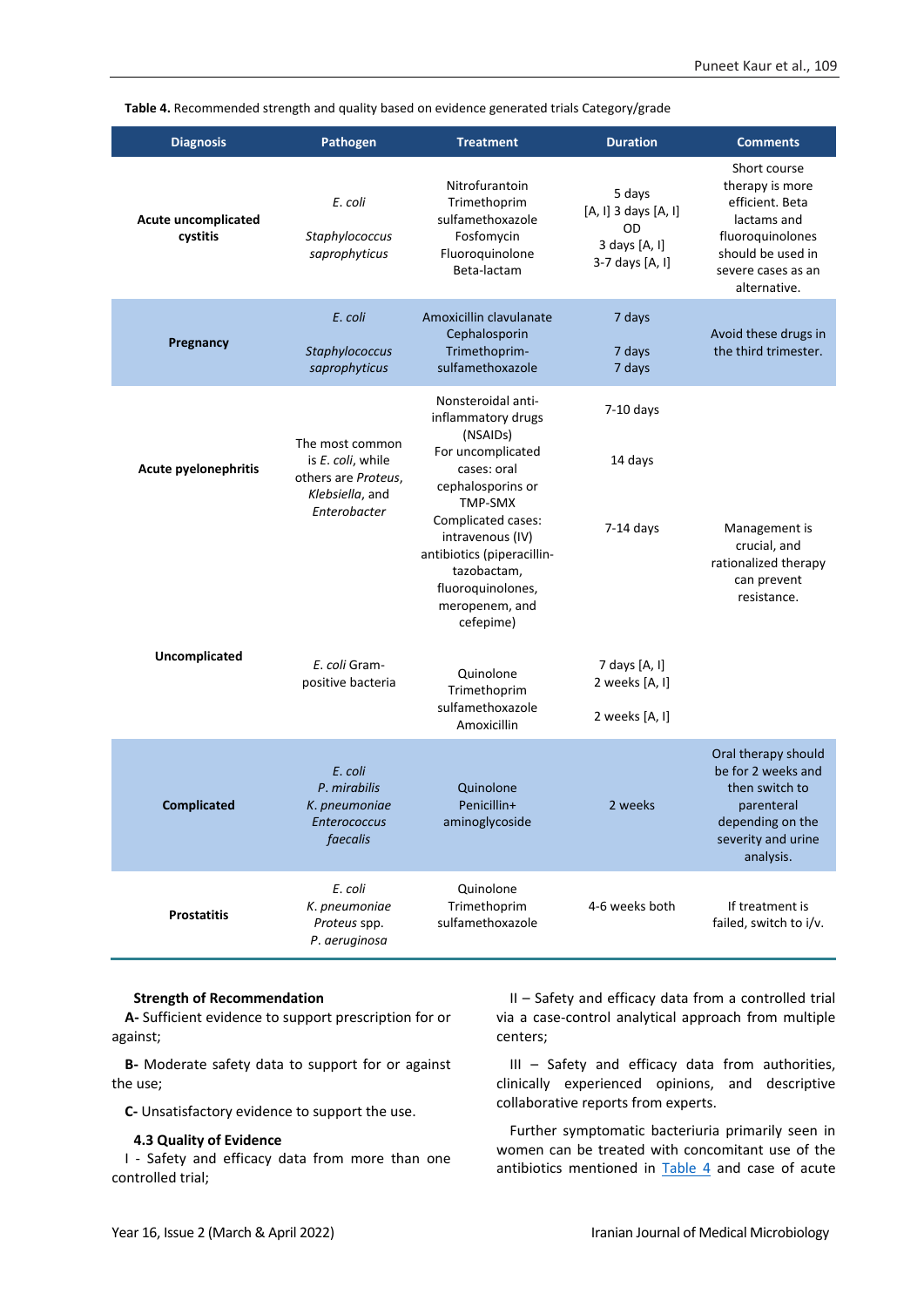pyelonephritis oral therapy ciprofloxacin (500 mg BD) for a week is suitable, loading dose or at the time of initiating the therapy, 400 mg dose of ciprofloxacin via I/V can be given to increase the probability of curing the patient to avoid hospitalization. The occurrence of resistance for community-acquired uropathogens can be overcome with the use of fluoroquinolones (A-I). If the resistant microbe further prevails, surpassing the fluoroquinolone regimen prolongs intravenous therapy of long-acting antimicrobials such as ceftriaxone (B-III) or an alternate 24-h dose of an aminoglycoside, is endorsed (B-III). To avoid complications and hospitalization, oral fluoroquinolone (OD), with ciprofloxacin (1000 mg) for at least a week or levofloxacin (750 mg) or oral Trimethoprim sulfamethoxazole with double strength should be prescribed for 2 weeks. Oral beta-lactam antibiotics are incompetent in pyelonephritis. As 75-95% of the fatalities are due to *E*. *coli,* individualized susceptibility and resistance patterns should be recorded before the initiation of therapy and antimicrobial selection concerning the recorded patterns **(53)**.

### **4.4 Treatment of Re-infection**

The instance of reoccurrence of the infection is often detected in female patients with complaints of cystitis, and numerous risk factors contribute to the ailment, e.g., self-administered therapy, resistant diabetes, post-coital therapy, irrational prophylaxis, so long-term therapy is administered with symptomatic management. Nitrofurantoin (50-100mg), Trimethoprim-sulfamethoxazole (SS), Fluoroquinolone (500 mg daily) all are well tolerated and produce the desired effect **(57)**.

### **4.5 Resistance Patterns**

We can accurately trace back the emergence of resistance to many risk factors with epidemiological characteristics and the type of antimicrobial agent a given population is simultaneously indulged towards via direct or empirical therapy. Standardized literature and clinical trial data should be prioritized above clinical opinions and expert advice. Still, the above can be employed in case of scarcity of particular information concerning active medicament.

<span id="page-12-0"></span>**Table 5.** Susceptibility pattern of gram-negative bacteria isolated from diabetic patients after urine analysis

| <b>Bacterial</b><br><b>isolates</b> | <b>Type</b>  | <b>APM</b>     | <b>AMC</b>   | <b>SXT</b>   | <b>GEN</b>     | <b>CPR</b>     | <b>CTX</b>     | <b>CPZ</b>     | <b>CRO</b>     | <b>NIT</b>     | <b>TOB</b>     | <b>AMK</b>     |
|-------------------------------------|--------------|----------------|--------------|--------------|----------------|----------------|----------------|----------------|----------------|----------------|----------------|----------------|
| E. coli (n=13)                      | S            | $\mathbf{1}$   | 5            | 10           | 10             | 10             | 11             | 11             | 11             | 13             | 12             | 12             |
|                                     | $\mathsf{R}$ | 12             | 8            | 3            | 3              | 3              | $\overline{2}$ | $\overline{2}$ | $\overline{2}$ | $\mathbf 0$    | $\mathbf{1}$   | $\mathbf{1}$   |
| К.<br>pneumonia                     | S            | 0              | $\mathbf 1$  | $\mathbf 1$  | $\overline{2}$ | $\mathbf{1}$   | $\overline{2}$ | $\mathbf 1$    | $\overline{2}$ | 1              | $\overline{2}$ | $\overline{2}$ |
| $n=2$                               | $\mathsf{R}$ | $\overline{2}$ | $\mathbf{1}$ | $\mathbf{1}$ | $\mathbf{0}$   | $\mathbf{1}$   | $\mathbf{0}$   | $\mathbf{1}$   | 0              | $\mathbf{1}$   | $\overline{0}$ | $\mathbf{0}$   |
| P. mirabilis                        | S            | $\mathbf{1}$   | 1            | $\mathbf 1$  | $\mathbf{1}$   | $\overline{2}$ | $\overline{2}$ | $\overline{2}$ | 2              | 2              | $\overline{2}$ | $\overline{2}$ |
|                                     | $\mathsf{R}$ | $\mathbf{1}$   | $\mathbf{1}$ | $\mathbf{1}$ | $\mathbf{1}$   | $\mathbf 0$    | $\mathbf 0$    | $\mathbf{0}$   | 0              | $\mathbf{0}$   | $\overline{0}$ | $\mathbf 0$    |
| <b>Enterobacter</b>                 | S            | 0              | 1            | $\mathbf{1}$ | 1              | $\overline{2}$ | $\overline{2}$ | $\overline{2}$ | $\overline{2}$ | $\overline{2}$ | $\overline{2}$ | $\overline{2}$ |
|                                     | $\mathsf{R}$ | $\overline{2}$ | $\mathbf{1}$ | $\mathbf{1}$ | $\mathbf{1}$   | $\mathbf{0}$   | $\mathbf{0}$   | $\overline{0}$ | 0              | $\mathbf{0}$   | $\overline{0}$ | $\overline{0}$ |
| <b>Citrobacter</b><br>spp           | S            | $\mathbf{1}$   | 1            | $\mathbf{1}$ | $\mathbf{1}$   | $\mathbf{1}$   | $\mathbf{1}$   | 1              | 1              | $\mathbf{1}$   | $\mathbf{1}$   | $\mathbf{1}$   |
|                                     | $\mathsf{R}$ | $\mathbf 0$    | $\mathbf 0$  | $\mathbf{0}$ | $\mathbf{0}$   | $\mathbf 0$    | $\mathbf 0$    | $\mathbf 0$    | $\mathbf 0$    | $\mathbf{0}$   | $\mathbf 0$    | $\mathbf 0$    |
| <b>Total</b>                        | S            | 3              | 9            | 15           | 15             | 16             | 18             | 17             | 18             | 19             | 19             | 19             |
|                                     | $\mathsf{R}$ | $\mathbf{1}$   | $\mathbf{1}$ | 5            | 5              | 4              | $\overline{2}$ | 3              | $\overline{2}$ | $\mathbf{1}$   | $\mathbf{1}$   | $\mathbf{1}$   |

#### **Abbreviations used above:**

- R Resistant
- S Sensitive
- AMC Amoxicillin
- SXT Trimethoprim/Sulfamethoxazole
- GEN Gentamicin
- CPR Ciprofloxacin
- CTX Cefotaxime
- CPZ Ceftazidime
- NIT Nitrofurantoin
- APM Amphetamine
- CRO Ceftriaxone
- TOB Tobramycin
- AMK Amikacin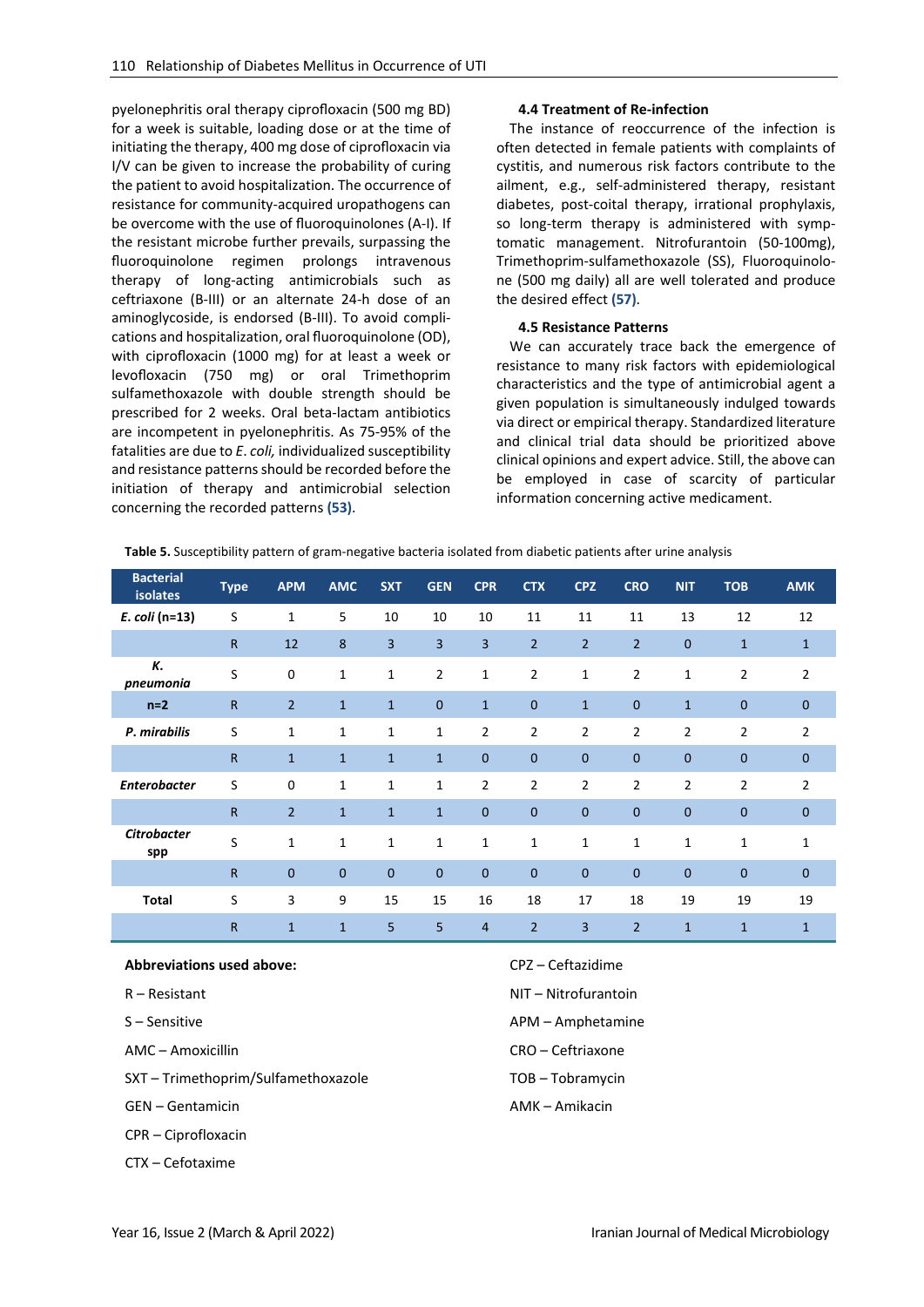[Table 5](#page-12-0) disputes the susceptibility patterns of the mentioned gram-negative strains of bacteria against drugs.

Despite advancements in the treatment and having a rainbow platter in terms of antibiotic selection, multiple drug resistance and therapy failure is the highest level of concern in the emerging infections as bacterial strains rapidly adapt and mount an overenthusiastic response against human defense strategies. UPEC is resistible to approximately 11.8% of third-generation cephalosporins in European countries, and a double percentage of fluoroquinolones are rendered useless **(58)**. In the United States of America, 31.3% of UPEC isolated from hospitalized patients are fluoroquinolone-resistant **(59)**. Moreover, worldwide UPEC strains are resistant to TMP, and its use with a sulfonamide has proven to be an effective prophylactic agent **(60)**. High circulating values of levofloxacin are insufficient to cure UTIs, while the combination of ceftolozane with tazobactam was more efficient as an alternate in fluoroquinolone resistant subjects **(61)**. Variable resistant strains of UPEC against ampicillin (97%), tetracycline (86%), amikacin (72%), ciprofloxacin (68.5 %), and gentamycin (59.1%) were isolated in pregnant women with a compiled history of recurrent UTIs **(62)**. Bacterial interference, both active and passive is a more revolutionized treatment that recently came under consideration in which less virulent strains of bacteria antagonize the bacterial pathogen during surface colonization and wrangle for limited nutritional supply Newly developed antibiotics, such as colistin, finafloxacin, and cefiderocol (S-649266), which are yet in the trial phase and are proceeding towards clinical development, might become a breakthrough in the treatment of UTIs **(52)**. Despite continuous efforts to eradicate this ailment and provide everlasting immunity for prophylactic and therapeutic use, no potential vaccine is yet approved, with numerous target ones still competing in trials

# **References**

- 1. Shah MA, Kassab YW, Anwar MF, Al Dahoul H¬K, Menon S, Kaur HJ, et al. Prevalence and associated factors of urinary tract infections among diabetic patients. Health Sci J. 2019; 13(2), 1-5.
- 2. Nitzan O, Elias M, Chazan B, Saliba W. Urinary tract infections in patients with type 2 diabetes mellitus: review of prevalence, diagnosis, and management. Diabetes Metab Syndr Obes: Targets Ther. 2015; 8, 129. [\[DOI:10.2147/DMSO.S51792\]](https://doi.org/10.2147/DMSO.S51792) [\[PMID\]](https://www.ncbi.nlm.nih.gov/pubmed/25759592) [\[PMCID\]](http://www.ncbi.nlm.nih.gov/pmc/articles/PMC4346284)
- 3. Seifu WD, Gebissa AD. Prevalence and antibiotic susceptibility of Uropathogens from cases of urinary tract infections (UTI) in Shashemene

based on genome, transcription, and proteomic strategies employed **(63)**. Currently, urovac, urovaxom, urvakol, and urostim are the names making the charts and have generated optimistic results in animal models, yet to progress in further trials **(64)**. One study generated clinical data for target genes crucial for developing an efficient vaccine and also unraveled the four antigens, namely IreA, Hma, IutA, and FyuA that are to be targeted for a revolutionary formulation and also the need of the hour states the importance of research on adjuvants, route of administration and rationalized dose for an undefeated vaccine. Scientists are needed to develop a working combination of all these factors to generate a ray of hope for millions in disaster management of the infection called UTI **(65)**.

## **5. Conclusion**

OThe occurrence of UTI and high prevalence rate of ASB (Asymptomatic Bacteriuria) is very much common among type-I and II Diabetes Mellitus (DM) patients. However, the severity is seen more in patients without DM than in type II patients. Due to complex signs and symptoms, the treatment regimes should be offered more to such patients. The antibiotic treatment provided to diabetic patients should be thoroughly planned with proper dosage based on the severity. Further research or treatment should be focused on UTI analysis in type II DM patients.

### **Acknowledgment**

Not applicable.

### **Ethical Statements**

Not applicable.

# **Conflict of Interest**

The authors declare no conflict of interest.

referral hospital, Ethiopia. BMC Infect Dis. 2018; 18(1), 1-9. [\[DOI:10.1186/s12879-017-2911-x\]](https://doi.org/10.1186/s12879-017-2911-x) [\[PMID\]](https://www.ncbi.nlm.nih.gov/pubmed/29320984) [\[PMCID\]](http://www.ncbi.nlm.nih.gov/pmc/articles/PMC5763535)

- 4. Woldemariam HK, Geleta DA, Tulu KD, Aber NA, Legese MH, Fenta GM, et al. Common uropathogens and their antibiotic susceptibility pattern among diabetic patients. BMC Infect Dis. 2019; 19(1), 1-10. [\[DOI:10.1186/s12879-018-](https://doi.org/10.1186/s12879-018-3669-5) [3669-5\]](https://doi.org/10.1186/s12879-018-3669-5) [\[PMID\]](https://www.ncbi.nlm.nih.gov/pubmed/30630427) [\[PMCID\]](http://www.ncbi.nlm.nih.gov/pmc/articles/PMC6327582)
- 5. Andersen-Nissen E, Hawn TR, Smith KD, et al. Cutting edge: Tlr5−/− mice are more susceptible to Escherichia coli urinary tract infection. J Immunol. 2007;78(8): 4717-20. [\[DOI:10.4049/jimmunol.178.8.4717\]](https://doi.org/10.4049/jimmunol.178.8.4717) [\[PMID\]](https://www.ncbi.nlm.nih.gov/pubmed/17404249)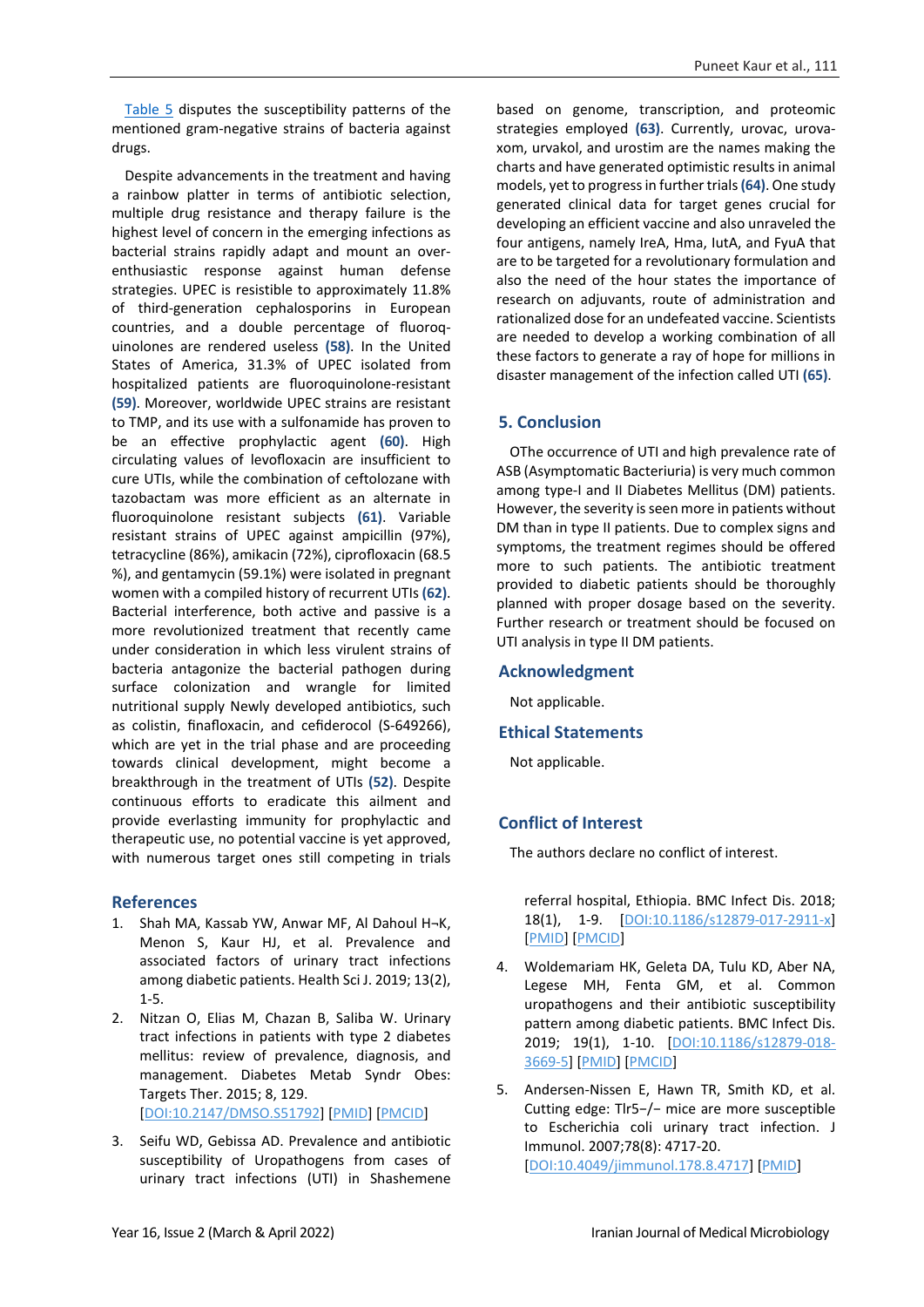- 6. Prajapati AK. Urinary tract infection in diabetics. In Microbiology of Urinary Tract Infections-Microbial Agents and Predisposing Factors 2018 Nov 16 (Vol. 30, pp. 2-5). IntechOpen.
- 7. Raya S, Belbase A, Dhakal L, Govinda Prajapati K, Baidya R. In-vitro biofilm formation and antimicrobial resistance of Escherichia coli in diabetic and nondiabetic patients. BioMed Res Int. 2019. [\[DOI:10.1155/2019/1474578\]](https://doi.org/10.1155/2019/1474578) [\[PMID\]](https://www.ncbi.nlm.nih.gov/pubmed/31641666) [\[PMCID\]](http://www.ncbi.nlm.nih.gov/pmc/articles/PMC6770373)
- 8. Acharya D, Sullivan MJ, Duell BL, Goh KG, Katupitiya L, Gosling D, et al. Rapid Bladder Interleukin-10 Synthesis in Response to Uropathogenic Escherichia coli Is Part of a Defense Strategy Triggered by the Major Bacterial Flagellar Filament FliC and Contingent on TLR5. Msphere. 2019 ;4(6):e00545-19. [\[DOI:10.1128/mSphere.00545-19\]](https://doi.org/10.1128/mSphere.00545-19) [\[PMID\]](https://www.ncbi.nlm.nih.gov/pubmed/31776239) [\[PMCID\]](http://www.ncbi.nlm.nih.gov/pmc/articles/PMC6881718)
- 9. Sarshar M, Behzadi P, Ambrosi C, Zagaglia C, Palamara AT, Scribano D. FimH and anti-adhesive therapeutics: A disarming strategy against uropathogens. Antibiotics. 2020; 9(7), 397. [\[DOI:10.3390/antibiotics9070397\]](https://doi.org/10.3390/antibiotics9070397) [\[PMID\]](https://www.ncbi.nlm.nih.gov/pubmed/32664222) [\[PMCID\]](http://www.ncbi.nlm.nih.gov/pmc/articles/PMC7400442)
- 10. Liu Y, Shapiro E, Lepor H, Sun TT, Wu XR. MP23-05 Development of novel knock-in mice provides direct evidence that Uroplakin IA is the urothelial receptor for type 1-piliated uropathogenic E. coli (UPEC). J Urol. 2018; 199(4S), e283. [\[DOI:10.1016/j.juro.2018.02.737\]](https://doi.org/10.1016/j.juro.2018.02.737)
- 11. Khandelwal P, Abraham SN, Apodaca G. Cell biology and physiology of the uroepithelium. Am J Physiol-Renal Physiol. 2009; 297(6), F1477-501. [\[DOI:10.1152/ajprenal.00327.2009\]](https://doi.org/10.1152/ajprenal.00327.2009) [\[PMID\]](https://www.ncbi.nlm.nih.gov/pubmed/19587142) [\[PMCID\]](http://www.ncbi.nlm.nih.gov/pmc/articles/PMC2801337)
- 12. Terlizzi ME, Gribaudo G, Maffei ME. UroPathogenic Escherichia coli (UPEC) infections: virulence factors, bladder responses, antibiotic, and non-antibiotic antimicrobial strategies. Front Microbiol. 2017; 8, 1566. [\[DOI:10.3389/fmicb.2017.01566\]](https://doi.org/10.3389/fmicb.2017.01566) [\[PMID\]](https://www.ncbi.nlm.nih.gov/pubmed/28861072) [\[PMCID\]](http://www.ncbi.nlm.nih.gov/pmc/articles/PMC5559502)
- 13. Hughes FM, Hill HM, Wood CM, Edmondson AT, Dumas A, Foo WC, et al. The NLRP3 inflammasome mediates inflammation produced by bladder outlet obstruction. J Urol. 2016; 195(5), 1598-605.

[\[DOI:10.1016/j.juro.2015.12.068\]](https://doi.org/10.1016/j.juro.2015.12.068) [\[PMID\]](https://www.ncbi.nlm.nih.gov/pubmed/26707508) [\[PMCID\]](http://www.ncbi.nlm.nih.gov/pmc/articles/PMC4870136)

14. Nagamatsu K, Hannan TJ, Guest RL, Kostakioti M, Hadjifrangiskou M, Binkley J, et al. Dysregulation of Escherichia coli α-hemolysin expression alters the course of acute and persistent urinary tract infection. Proc Natl Acad Sci. 2015; 112(8), E87180. [\[DOI:10.1073/pnas.1500374112\]](https://doi.org/10.1073/pnas.1500374112) [\[PMID\]](https://www.ncbi.nlm.nih.gov/pubmed/25675528) [\[PMCID\]](http://www.ncbi.nlm.nih.gov/pmc/articles/PMC4345586)

- 15. Hunstad DA, Justice SS. Intracellular lifestyles and immune evasion strategies of uropathogenic Escherichia coli. Ann Rev Microbiol. 2010; 64:203- 21. [\[DOI:10.1146/annurev.micro.112408.134258\]](https://doi.org/10.1146/annurev.micro.112408.134258) [\[PMID\]](https://www.ncbi.nlm.nih.gov/pubmed/20825346)
- 16. Schwab S, Jobin K, Kurts C. Urinary tract infection: recent insight into the evolutionary arms race between uropathogenic Escherichia coli and our immune system. Nephro Dial Transplant. 2017; 32(12), 1977-83. [\[DOI:10.1093/ndt/gfx022\]](https://doi.org/10.1093/ndt/gfx022) [\[PMID\]](https://www.ncbi.nlm.nih.gov/pubmed/28340252)
- 17. Ching CB, Gupta S, Li B, Cortado H, Mayne N, Jackson AR, et al. Interleukin-6/Stat3 signaling has an essential role in the host antimicrobial response to urinary tract infection. Kidney Int. 2018; 93(6), 1320-9. [\[DOI:10.1016/j.kint.2017.12.006\]](https://doi.org/10.1016/j.kint.2017.12.006) [\[PMID\]](https://www.ncbi.nlm.nih.gov/pubmed/29475562) [\[PMCID\]](http://www.ncbi.nlm.nih.gov/pmc/articles/PMC5967986)
- 18. Sun J, Deering RW, Peng Z, Najia L, Khoo C, Cohen PS, et al. Pectic Oligosaccharides from Cranberry Prevent Quiescence and Persistence in the Uropathogenic Escherichia coli CFT073. Sci Rep. 2019; 9(1), 1-9. [\[DOI:10.1038/s41598-019-56005](https://doi.org/10.1038/s41598-019-56005-w) [w\]](https://doi.org/10.1038/s41598-019-56005-w) [\[PMID\]](https://www.ncbi.nlm.nih.gov/pubmed/31862919) [\[PMCID\]](http://www.ncbi.nlm.nih.gov/pmc/articles/PMC6925298)
- 19. Davis JM, Rasmussen SB, O'Brien AD. Cytotoxic necrotizing factor type 1 production by uropathogenic Escherichia coli modulates polymorphonuclear leukocyte function. Infect Immun. 2005; 73(9), 5301-10. [\[PMID\]](https://www.ncbi.nlm.nih.gov/pubmed/16113245) [\[PMCID\]](http://www.ncbi.nlm.nih.gov/pmc/articles/PMC1231104) [\[DOI:10.1128/IAI.73.9.5301-5310.2005\]](https://doi.org/10.1128/IAI.73.9.5301-5310.2005)
- 20. Goller CC, Seed PC. Revisiting the Escherichia coli polysaccharide capsule as a virulence factor during urinary tract infection: contribution to intracellular biofilm development. Virulence. 2010; 1(4), 333-7. [\[DOI:10.4161/viru.1.4.12388\]](https://doi.org/10.4161/viru.1.4.12388) [\[PMID\]](https://www.ncbi.nlm.nih.gov/pubmed/21178466)
- 21. Lee JH, Subhadra B, Son YJ, Kim DH, Park HS, Kim JM, et al. Phylogenetic group distributions, virulence factors and antimicrobial resistance properties of uropathogenic Escherichia coli strains isolated from patients with urinary tract infections in South Korea. Lett Appl Microbiol. 2016; 62(1), 84-90. [\[DOI:10.1111/lam.12517\]](https://doi.org/10.1111/lam.12517) [\[PMID\]](https://www.ncbi.nlm.nih.gov/pubmed/26518617)
- 22. Maltby R, Leatham-Jensen MP, Gibson T, Cohen PS, Conway T. Nutritional basis for colonization resistance by human commensal Escherichia coli strains HS and Nissle 1917 against E. coli O157: H7 in the mouse intestine. PloS One. 2013; 8(1), e53957. [\[DOI:10.1371/journal.pone.0053957\]](https://doi.org/10.1371/journal.pone.0053957) [\[PMID\]](https://www.ncbi.nlm.nih.gov/pubmed/23349773) [\[PMCID\]](http://www.ncbi.nlm.nih.gov/pmc/articles/PMC3547972)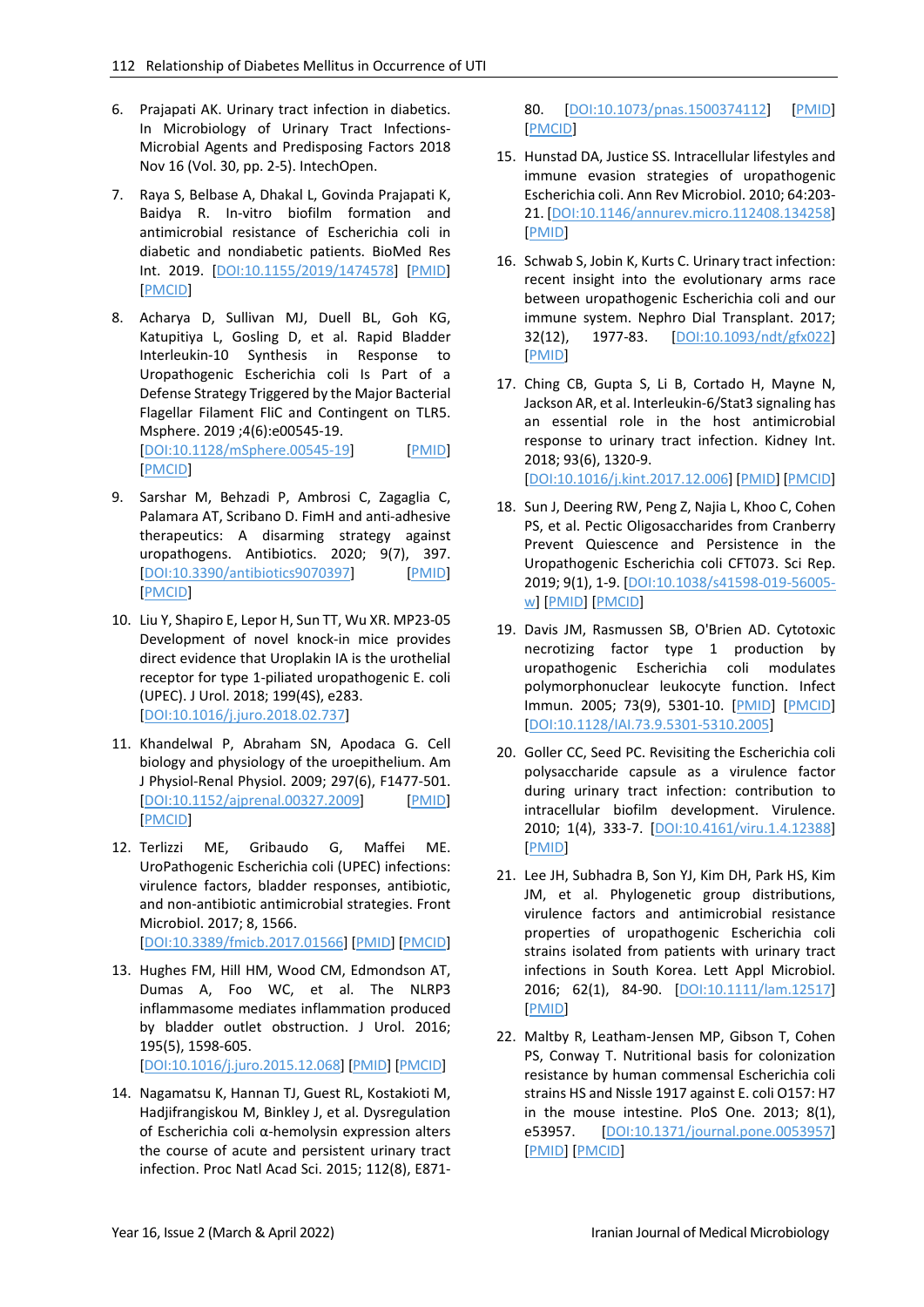- 23. Schiwon M, Weisheit C, Franken L, Gutweiler S, Dixit A, Meyer-Schwesinger C, et al. Crosstalk between sentinel and helper macrophages permits neutrophil migration into infected uroepithelium. Cell. 2014; 156(3), 456-68. [\[DOI:10.1016/j.cell.2014.01.006\]](https://doi.org/10.1016/j.cell.2014.01.006) [\[PMID\]](https://www.ncbi.nlm.nih.gov/pubmed/24485454) [\[PMCID\]](http://www.ncbi.nlm.nih.gov/pmc/articles/PMC4258064)
- 24. Hurst RE, Dozmorov M, Kyker KD, Saban R, Shankar N, Dozmorov I, Centola MB. A Distinct Program of Gene Expression by Urothelial Cells Follows Infection by Enterococcus. J Urol. 2006; 175(4S), 21. [\[DOI:10.1016/S0022-5347\(18\)32328-](https://doi.org/10.1016/S0022-5347(18)32328-0) [0\]](https://doi.org/10.1016/S0022-5347(18)32328-0)
- 25. Abraham SN, Miao Y. The nature of immune responses to urinary tract infections. Nat Rev Immun 2015; 15(10), 655. [\[DOI:10.1038/nri3887\]](https://doi.org/10.1038/nri3887) [\[PMID\]](https://www.ncbi.nlm.nih.gov/pubmed/26388331) [\[PMCID\]](http://www.ncbi.nlm.nih.gov/pmc/articles/PMC4926313)
- 26. Justice SS, Hunstad DA, Seed PC, Hultgren SJ. Filamentation by Escherichia coli subverts innate defenses during urinary tract infection. Proc Natl Acad Sci. 2006; 103(52), 19884-9. [\[DOI:10.1073/pnas.0606329104\]](https://doi.org/10.1073/pnas.0606329104) [\[PMID\]](https://www.ncbi.nlm.nih.gov/pubmed/17172451) [\[PMCID\]](http://www.ncbi.nlm.nih.gov/pmc/articles/PMC1750882)
- 27. Godaly G, Proudfoot AE, Offord RE, Svanborg C, Agace WW. Role of epithelial interleukin-8 (IL-8) and neutrophil IL-8 receptor A in Escherichia coliinduced transuroepithelial neutrophil migration. Infect Immun. 1997; 65(8), 3451-6. [\[DOI:10.1128/iai.65.8.3451-3456.1997\]](https://doi.org/10.1128/iai.65.8.3451-3456.1997) [\[PMID\]](https://www.ncbi.nlm.nih.gov/pubmed/9234811) [\[PMCID\]](http://www.ncbi.nlm.nih.gov/pmc/articles/PMC175488)
- 28. Mysorekar IU, Hultgren SJ. Mechanisms of uropathogenic Escherichia coli persistence and eradication from the urinary tract. Proc Natl Acad Sci USA. 2006;103(38):14170-5 [\[DOI:10.1073/pnas.0602136103\]](https://doi.org/10.1073/pnas.0602136103) [\[PMID\]](https://www.ncbi.nlm.nih.gov/pubmed/16968784) [\[PMCID\]](http://www.ncbi.nlm.nih.gov/pmc/articles/PMC1564066)
- 29. Little P, Turner S, Rumsby K, Warner G, Moore M, Lowes JA. Urinary tract infection: development and validation, randomised trial, economic analysis, observational cohort and qualitative study. Health Technol Assess. 2009;13:19. [\[DOI:10.3310/hta13190\]](https://doi.org/10.3310/hta13190)
- 30. Bennett JE, Dolin R, Blaser MJ: Mandell, douglas, and bennett's principles and practice of infectious diseases: 2-volume set. Amsterdam: Elsevier Health Sciences; 2014.
- 31. Schmiemann G, Kniehl E, Gebhardt K, Matejczyk MM, Hummers-Pradier E. The diagnosis of urinary tract infection: a systematic review. Deutsch Ärztebl Int. 2010;107(21):361-7. [\[DOI:10.3238/arztebl.2010.0361\]](https://doi.org/10.3238/arztebl.2010.0361) [\[PMID\]](https://www.ncbi.nlm.nih.gov/pubmed/20539810)
- 32. Masters BR. (2016). Mandell, Douglas, and Bennett's Principles and Practice of Infectious Diseases, (2015) Eds: John E. Bennett, Raphael Dolin, Martin J. Blaser. ISBN: 13-978-1-4557-

4801-3, Elsevier Saunders. [\[DOI:10.1007/s00417-](https://doi.org/10.1007/s00417-015-2950-1) [015-2950-1\]](https://doi.org/10.1007/s00417-015-2950-1)

- 33. Hooton TM, Bradley SF, Cardenas DD, Colgan R, Geerlings SE, Rice JC, et al. Diagnosis, prevention, and treatment of catheter-associated urinary tract infection in adults: 2009 International Clinical Practice Guidelines from the Infectious Diseases Society of America. Clin Infect Dis. 2010; 50(5), 625-63. [\[DOI:10.1086/650482\]](https://doi.org/10.1086/650482) [\[PMID\]](https://www.ncbi.nlm.nih.gov/pubmed/20175247)
- 34. Pontin AR, Barnes RD. Current management of emphysematous pyelonephritis. Nat Rev Urol. 2009; 6(5), 272-9. [\[DOI:10.1038/nrurol.2009.51\]](https://doi.org/10.1038/nrurol.2009.51) [\[PMID\]](https://www.ncbi.nlm.nih.gov/pubmed/19424175)
- 35. Fünfstück R, Nicolle LE, Hanefeld M, Naber KG. Urinary tract infection in patients with diabetes mellitus. Clin Nephrol. 2012; 77(1), 40. [\[DOI:10.5414/CN107216\]](https://doi.org/10.5414/CN107216) [\[PMID\]](https://www.ncbi.nlm.nih.gov/pubmed/22185967)
- 36. Misgar RA, Mubarik I, Wani AI, Bashir MI, Ramzan M, Laway BA. Emphysematous pyelonephritis: a 10-year experience with 26 cases. Indian J endocrinol Metab. 2016; 20(4), 475. [\[DOI:10.4103/2230-8210.183475\]](https://doi.org/10.4103/2230-8210.183475) [\[PMID\]](https://www.ncbi.nlm.nih.gov/pubmed/27366713) [\[PMCID\]](http://www.ncbi.nlm.nih.gov/pmc/articles/PMC4911836)
- 37. Wiesel S, Gutman A, Abraham JE, Kiroycheva M. Foley Follies: Emphysematous Pyelitis from Instrumentation in Obstructive Uropathy. Cureus. 2017; 9(8). [\[DOI:10.7759/cureus.1612\]](https://doi.org/10.7759/cureus.1612)
- 38. Ajmera P, Krishnamurthy S, Joshi M, Ajmera L. CT as a Diagnostic Tool for Emphysematous Pyelitis: A Case Report. Cureus. 2021; 13(2). [\[DOI:10.7759/cureus.13513\]](https://doi.org/10.7759/cureus.13513)
- 39. Chiang CC, Jong YS, Wang WJ. Emphysematous pyelitis. Cmaj. 2010; 182(7), 698-698. [\[DOI:10.1503/cmaj.091055\]](https://doi.org/10.1503/cmaj.091055) [\[PMID\]](https://www.ncbi.nlm.nih.gov/pubmed/20231336) [\[PMCID\]](http://www.ncbi.nlm.nih.gov/pmc/articles/PMC2855919)
- 40. Kua CH, Aziz YA. Air in the kidney: between emphysematous pyelitis and pyelonephritis. Biomed Imaging Interv J. 2008; 4(4). [\[DOI:10.2349/biij.4.4.e24\]](https://doi.org/10.2349/biij.4.4.e24) [\[PMID\]](https://www.ncbi.nlm.nih.gov/pubmed/21611013) [\[PMCID\]](http://www.ncbi.nlm.nih.gov/pmc/articles/PMC3097740)
- 41. Thomas AA, Lane BR, Thomas AZ, Remer EM, Campbell SC, Shoskes DA. Emphysematous cystitis: a review of 135 cases. BJU Int. 2007; 100(1), 17-20. [\[DOI:10.1111/j.1464-](https://doi.org/10.1111/j.1464-410X.2007.06930.x) [410X.2007.06930.x\]](https://doi.org/10.1111/j.1464-410X.2007.06930.x) [\[PMID\]](https://www.ncbi.nlm.nih.gov/pubmed/17506870)
- 42. Kundu R, Baliyan A, Dhingra H, Bhalla V, Punia RS. Clinicopathological spectrum of xanthogranulomatous pyelonephritis. Indian J Nephrol. 2019; 29(2), 111. [\[DOI:10.4103/ijn.IJN\\_50\\_18\]](https://doi.org/10.4103/ijn.IJN_50_18) [\[PMID\]](https://www.ncbi.nlm.nih.gov/pubmed/30983751) [\[PMCID\]](http://www.ncbi.nlm.nih.gov/pmc/articles/PMC6440323)
- 43. Ichaoui H, Saadi A, Chakroun M, Ayed H, Bouzouita A, Cherif M, et al. Xanthogranulomatous pyelonephritis in adults: clinical, biological, radiological and therapeutic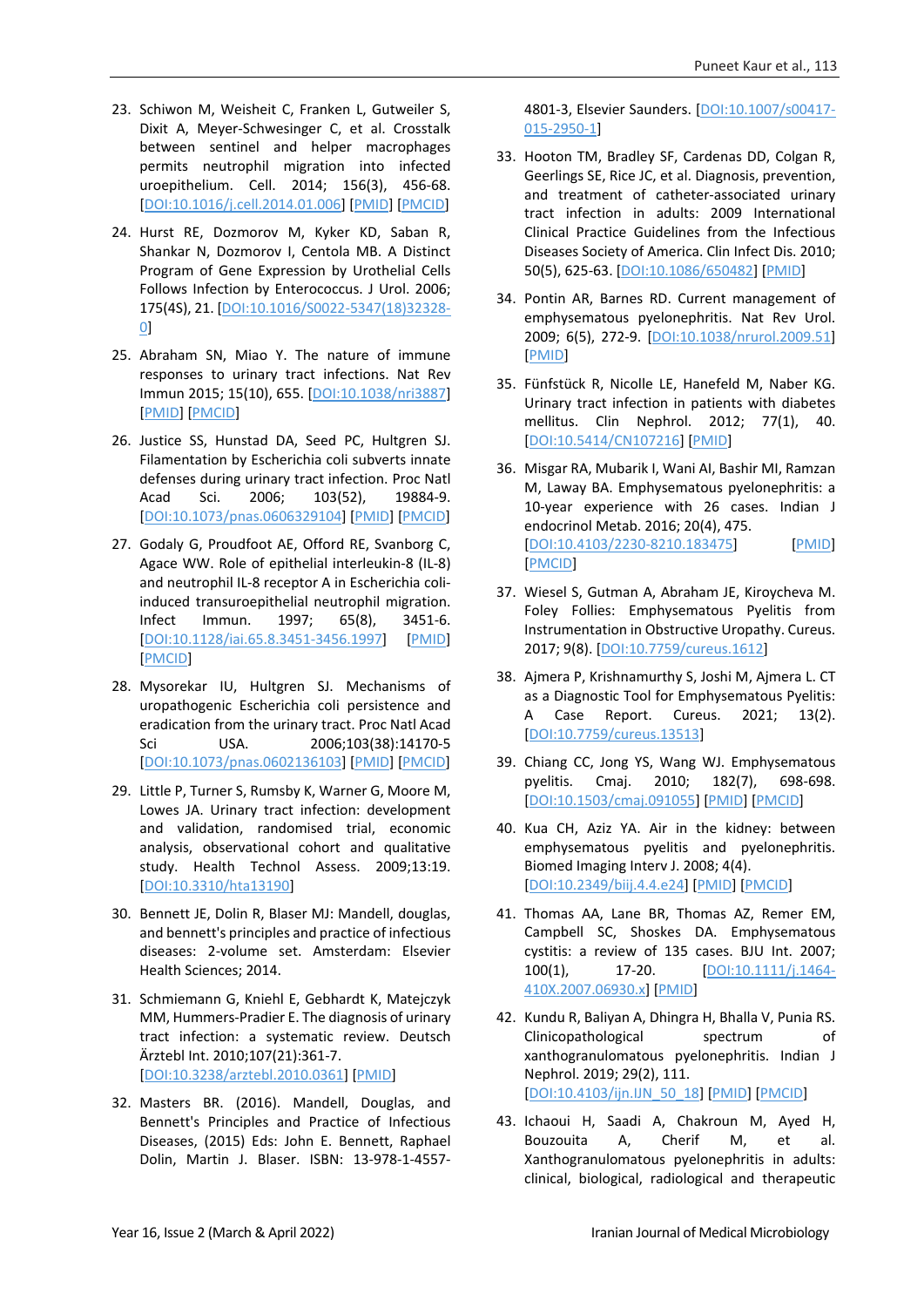main findings in diffuse and focal forms. About 42 cases. Tunis Med 2018; 96(8-9), 495-500.

- 44. Xie L, Tapiero S, Flores AR, Armas-Phan M, Limfueco L, Karani R, et al. Long-term antibiotic treatment prior to laparoscopic nephrectomy for Xanthogranulomatous pyelonephritis improves postoperative outcomes: results from a multicenter study. J Urol. 2021; 205(3), 820-5. [\[DOI:10.1097/JU.0000000000001429\]](https://doi.org/10.1097/JU.0000000000001429) [\[PMID\]](https://www.ncbi.nlm.nih.gov/pubmed/33080147)
- 45. Korkes F, Favoretto RL, Bróglio M, Silva CA, Castro MG, Perez MD. Xanthogranulomatous pyelonephritis: clinical experience with 41 cases. Urol 2008; 71(2), 178-180. [\[DOI:10.1016/j.urology.2007.09.026\]](https://doi.org/10.1016/j.urology.2007.09.026) [\[PMID\]](https://www.ncbi.nlm.nih.gov/pubmed/18308077)
- 46. Li L, Parwani AV. Xanthogranulomatous pyelonephritis. Arch Pathol Lab Med. 2011; 135(5), 671-4. [\[DOI:10.5858/2009-0769-RSR.1\]](https://doi.org/10.5858/2009-0769-RSR.1) [\[PMID\]](https://www.ncbi.nlm.nih.gov/pubmed/21526966)
- 47. Okafor CN, Onyeaso EE. Perinephric abscess. StatPearls 2020.
- 48. Kawaguchi Y, Mori H, Izumi Y, Ito M. Renal papillary necrosis with diabetes and urinary tract infection. Internal Med. 2018; 57(22), 3343. [\[DOI:10.2169/internalmedicine.0858-18\]](https://doi.org/10.2169/internalmedicine.0858-18) [\[PMID\]](https://www.ncbi.nlm.nih.gov/pubmed/29984778) [\[PMCID\]](http://www.ncbi.nlm.nih.gov/pmc/articles/PMC6288002)
- 49. Aguilar-García CR, Naranjo-Tadeo I. Emphysematous Pyelonephritis. Medicina Interna de Méx 2014; 30(2), 215-22.
- 50. Gupta K, Hooton TM, Naber KG, Wullt B, Colgan R, Miller LG, et al. International clinical practice guidelines for the treatment of acute uncomplicated cystitis and pyelonephritis in women: a 2010 update by the Infectious Diseases Society of America and the European Society for Microbiology and Infectious Diseases. Clin Infect Dis. 2011; 52(5), e103-20. [\[DOI:10.1093/cid/ciq257\]](https://doi.org/10.1093/cid/ciq257) [\[PMID\]](https://www.ncbi.nlm.nih.gov/pubmed/21292654)
- 51. Olson RP, Harrell LJ, Kaye KS. Antibiotic resistance in urinary isolates of Escherichia coli from college women with urinary tract infections. Antimicrob Agents Chemother. 2009; 53(3), 1285-6. [\[DOI:10.1128/AAC.01188-08\]](https://doi.org/10.1128/AAC.01188-08) [\[PMID\]](https://www.ncbi.nlm.nih.gov/pubmed/19104022) [\[PMCID\]](http://www.ncbi.nlm.nih.gov/pmc/articles/PMC2650563)
- 52. Vahlensieck W, Perepanova T, Johansen TEB, Tenke P, Naber KG, Wagenlehner FM. Management of uncomplicated recurrent urinary tract infections. Eur Urol Suppl. 2016; 15(4), 95- 101. [\[DOI:10.1016/j.eursup.2016.04.007\]](https://doi.org/10.1016/j.eursup.2016.04.007)
- 53. Talan DA, Krishnadasan A, Abrahamian FM, Stamm WE, Moran GJ, Emergency ID NET Study Group. Prevalence and risk factor analysis of trimethoprim-sulfamethoxazole-and fluoroquinolone-resistant Escherichia coli

infection among emergency department patients with pyelonephritis. Clin Infect Dis. 2008; 47(9), 1150-8. [\[DOI:10.1086/592250\]](https://doi.org/10.1086/592250) [\[PMID\]](https://www.ncbi.nlm.nih.gov/pubmed/18808361)

- 54. Nicolle LE, Bradley S, Colgan R, Rice JC, Schaeffer A, Hooton TM. Infectious Diseases Society of America guidelines for the diagnosis and treatment of asymptomatic bacteriuria in adults. Clin Infect Dis. 2005; 643-54. [\[DOI:10.1086/427507\]](https://doi.org/10.1086/427507) [\[PMID\]](https://www.ncbi.nlm.nih.gov/pubmed/15714408)
- 55. Kallen AJ, Welch HG, Sirovich BE. Current antibiotic therapy for isolated urinary tract infections in women. Arch Internal Med. 2006; 166(6), 635-9. [\[DOI:10.1001/archinte.166.6.635\]](https://doi.org/10.1001/archinte.166.6.635) [\[PMID\]](https://www.ncbi.nlm.nih.gov/pubmed/16567602)
- 56. Knottnerus BJ, Grigoryan L, Geerlings SE, Moll van Charante EP, Verheij TJ, Kessels AG, et al. Comparative effectiveness of antibiotics for uncomplicated urinary tract infections: network meta-analysis of randomized trials. Fam Pract. 2012; 29(6), 659-70. [\[DOI:10.1093/fampra/cms029\]](https://doi.org/10.1093/fampra/cms029) [\[PMID\]](https://www.ncbi.nlm.nih.gov/pubmed/22516128)
- 57. Kahlmeter G. An international survey of the antimicrobial susceptibility of pathogens from uncomplicated urinary tract infections: the ECO SENS Project. J antimicrob Chemother. 2003; 51(1), 69-76. [\[DOI:10.1093/jac/dkg028\]](https://doi.org/10.1093/jac/dkg028) [\[PMID\]](https://www.ncbi.nlm.nih.gov/pubmed/12493789)
- 58. Lichtenberger P, Hooton TM. Antimicrobial prophylaxis in women with recurrent urinary tract infections. Int J antimicrob Agents. 2011; 38, 36- 41. [\[DOI:10.1016/j.ijantimicag.2011.09.005\]](https://doi.org/10.1016/j.ijantimicag.2011.09.005) [\[PMID\]](https://www.ncbi.nlm.nih.gov/pubmed/22055655)
- 59. Cai T, Verze P, Brugnolli A, Tiscione D, Luciani LG, Eccher C, et al. Adherence to European Association of Urology guidelines on prophylactic antibiotics: an important step in antimicrobial stewardship. Eur Urol. 2016; 69(2), 276-83. [\[DOI:10.1016/j.eururo.2015.05.010\]](https://doi.org/10.1016/j.eururo.2015.05.010) [\[PMID\]](https://www.ncbi.nlm.nih.gov/pubmed/26001610)
- 60. Edelsberg J, Weycker D, Barron R, Li X, Wu H, Oster G, et al. Prevalence of antibiotic resistance in US hospitals. Diagn Microbiol Infect Dis. 2014; 78(3), 255-62. [\[PMID\]](https://www.ncbi.nlm.nih.gov/pubmed/24360267) [\[DOI:10.1016/j.diagmicrobio.2013.11.011\]](https://doi.org/10.1016/j.diagmicrobio.2013.11.011)
- 61. Neslihan İDİL, Candan ED, Rad AY. A Retrospective Study on Urinary Tract Infection Agents Isolated from Children and Their Antibiotic Susceptibility. Hacettepe J Bio Chem, 48(3), 265-74.
- 62. Huntington JA, Sakoulas G, Umeh O, Cloutier DJ, Steenbergen JN, Bliss C, et al. Efficacy of ceftolozane/tazobactam versus levofloxacin in the treatment of complicated urinary tract infections (cUTIs) caused by levofloxacin-resistant pathogens: results from the ASPECT-cUTI trial. J